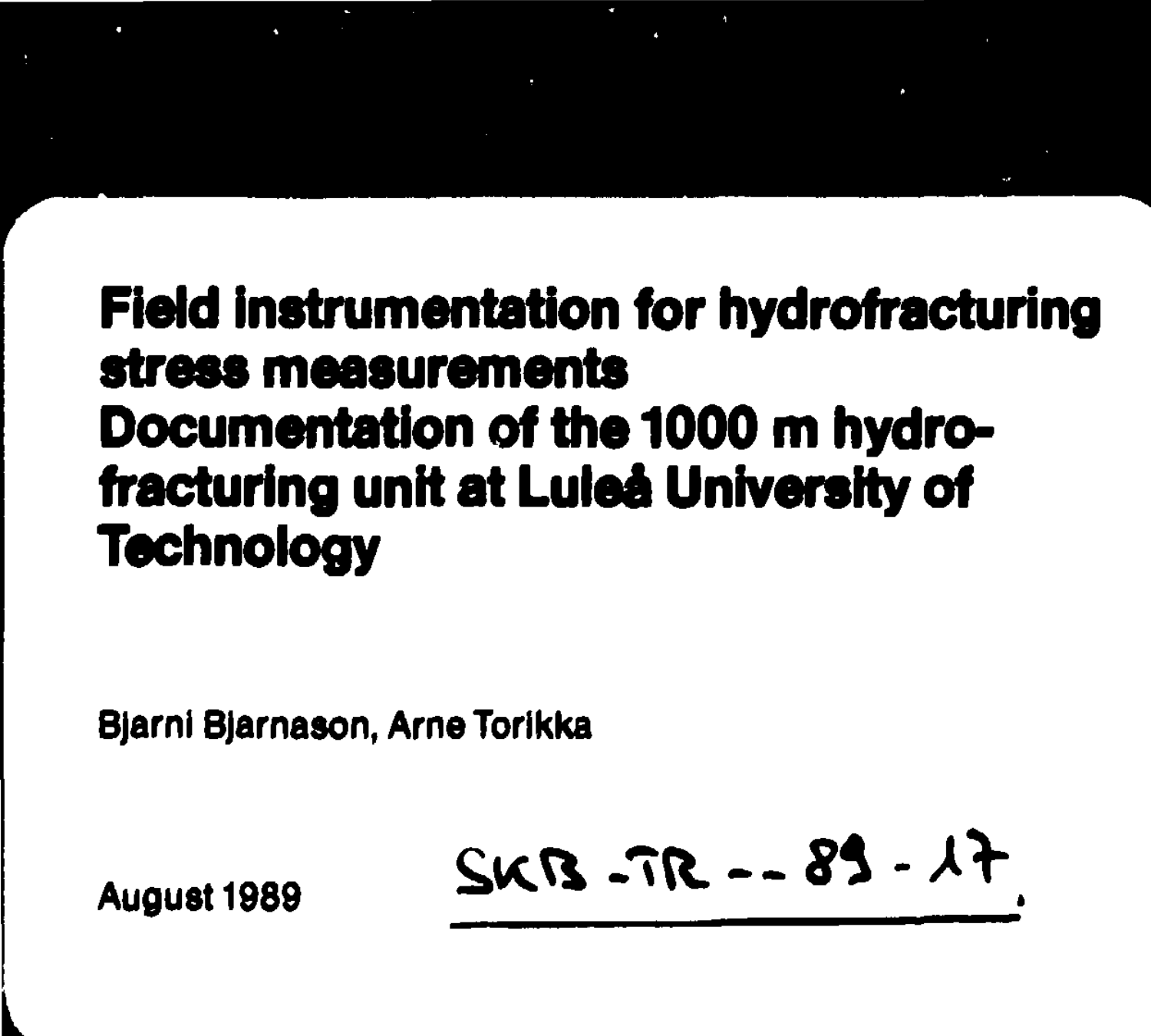#### **FIELD INSTRUMENTATION FOR HYDROFRACTURING STRESS MEASUREMENTS**

**DOCUMENTATION OF THE 1000 M HYDROFRACTURING UNIT AT LULEA UNIVERSITY OF TECHNOLOGY**

**Bjarni Bjamason, Arne Torikka**

**August 1989**

**This report concerns a study which was conducted for SKB. The conclusions and viewpoints presented in the report are those of the author(s) and do not necessarily coincide with those of the client.**

**Information on SKB technical reports from 1977-1978 (TR 121), 1979 (TR 79-28), 1980 (TR 80-26), 1981 (TR 81-17), 1982 (TR 82-28), 1983 (TR 83-77), 1984 (TR 85-01), 1985 (TR 85-20), 1986 (TR 86-31), 1987 (TR 87-33) and 1988 (TR 88-32) is available through SKB.**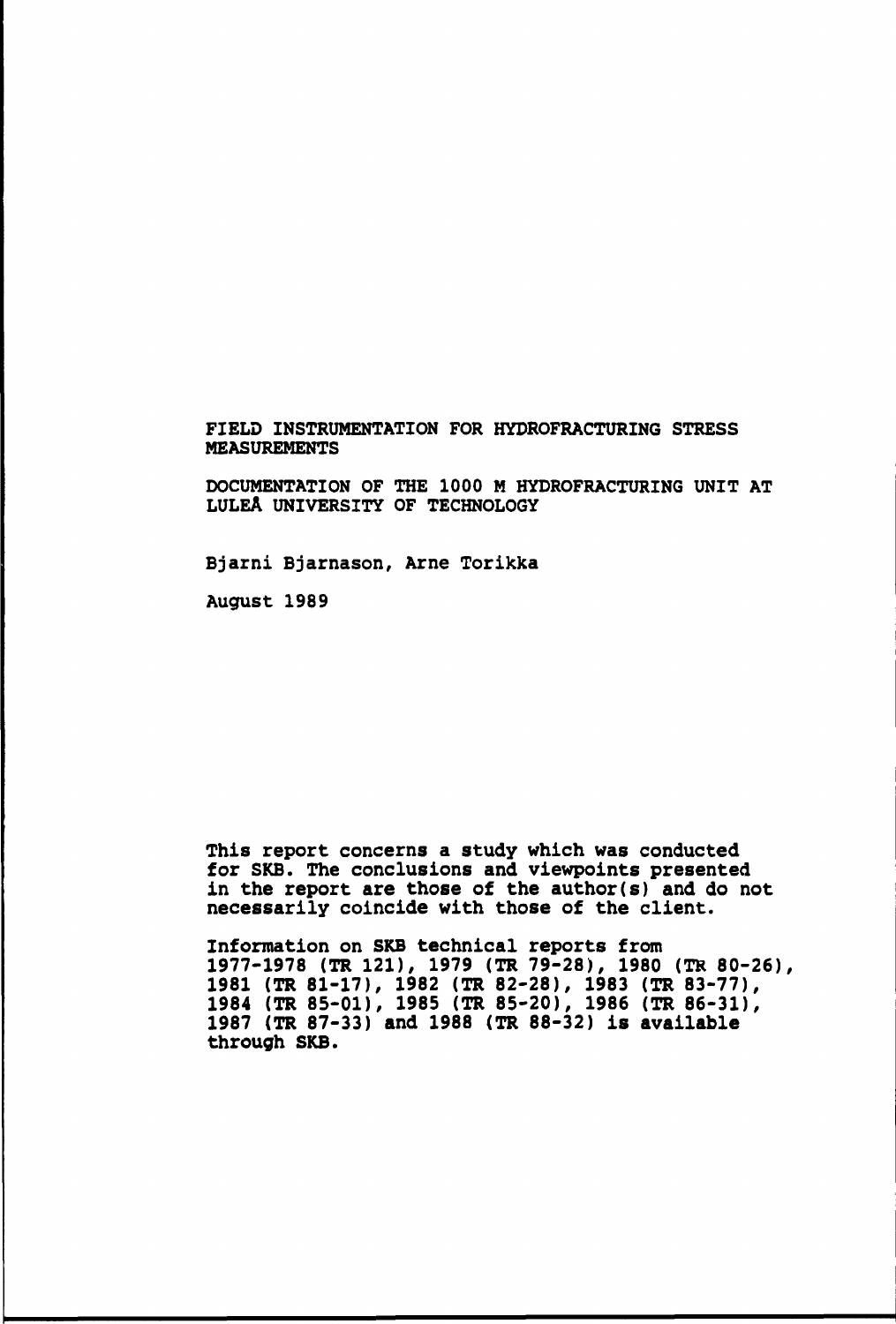## **FIELD INSTRUMENTATION FOR HYDROFRACTURING STRESS MEASUREMENTS**

**Documentation of the 1000 m hydrofracturing unit at Luleå University of Technology**

> **Bjanii Bjarnason Arne Torikka**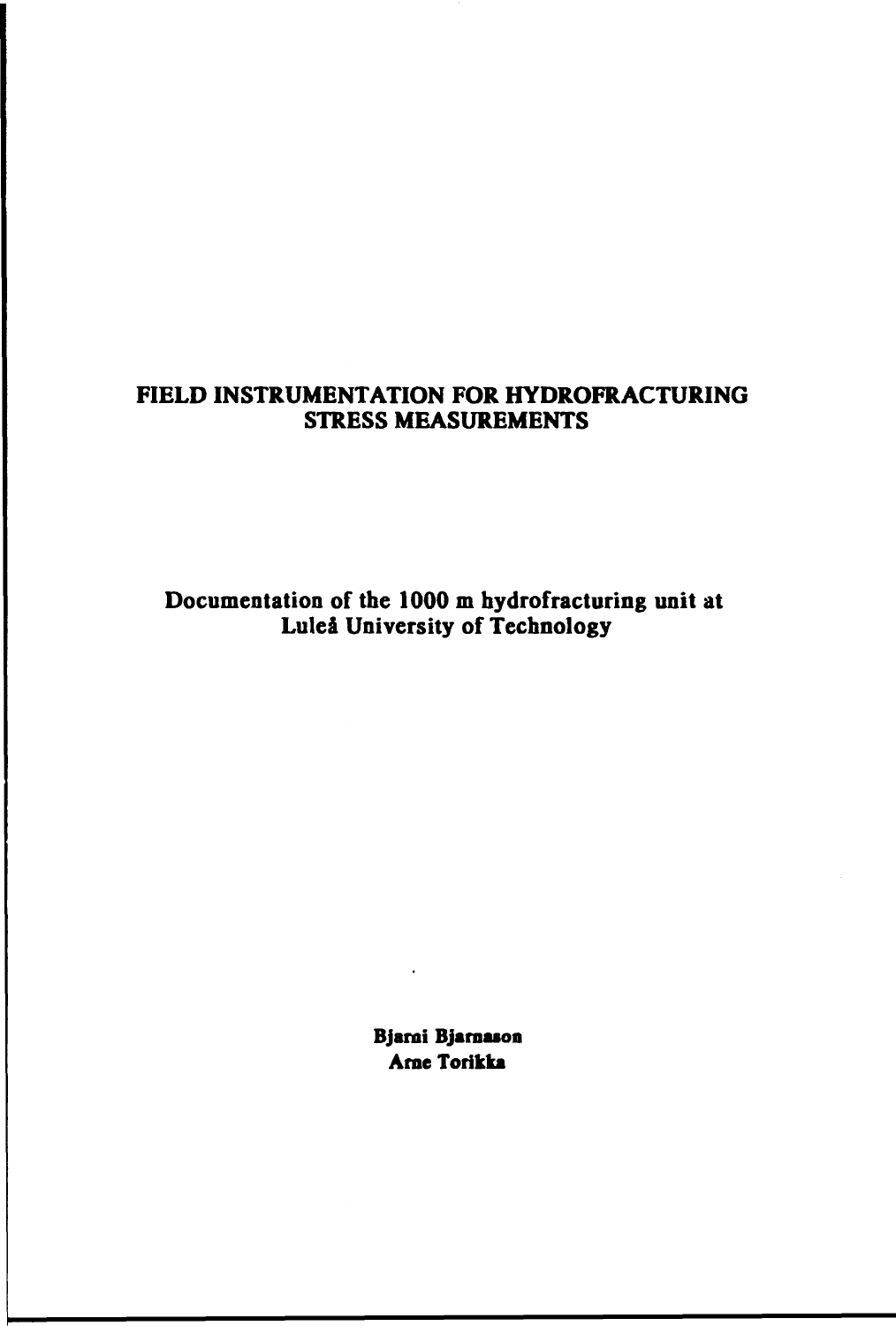#### **ABSTRACT**

A recently developed system for rock stress measurements by th<sup>®</sup> **hydraulic fracturing method is documented in detail. The development effort was initiated by the Swedish Nuclear Fuel and Waste Management Company (SKB). Development and construction work was conducted by die Luleå University of Technology, on the basis of previous experiences from hydraulic fracturing measurements.**

**The new equipment is intended for measurements in vertical or nearvertical boreholes, down to a maximum depth of 1000 m. The minimum borehole diameter required is 56 mm. Downhole instrumentation comprises a straddle packer assembly for borehole fracturing, equipment for determination of fracture orientations and a pressure transducer. The downhole tools are operated by means of a multihose system, containing high pressure hydraulic tubings, signal cable and carrying wire into one hose unit. The surface components of the equipment include a system for generation and control of water pressures up to approximately 75 MPa, an hydraulically operated drum for the multihose and a data acquisition system. All surface instrumentation is permanently mounted on a truck, which also serves as power source for the instrumentation.**

**In addition to the description of the instrumentation, the theoretical fundaments and the testing procedures associated with the hydraulic fracturing method are briefly outlined.**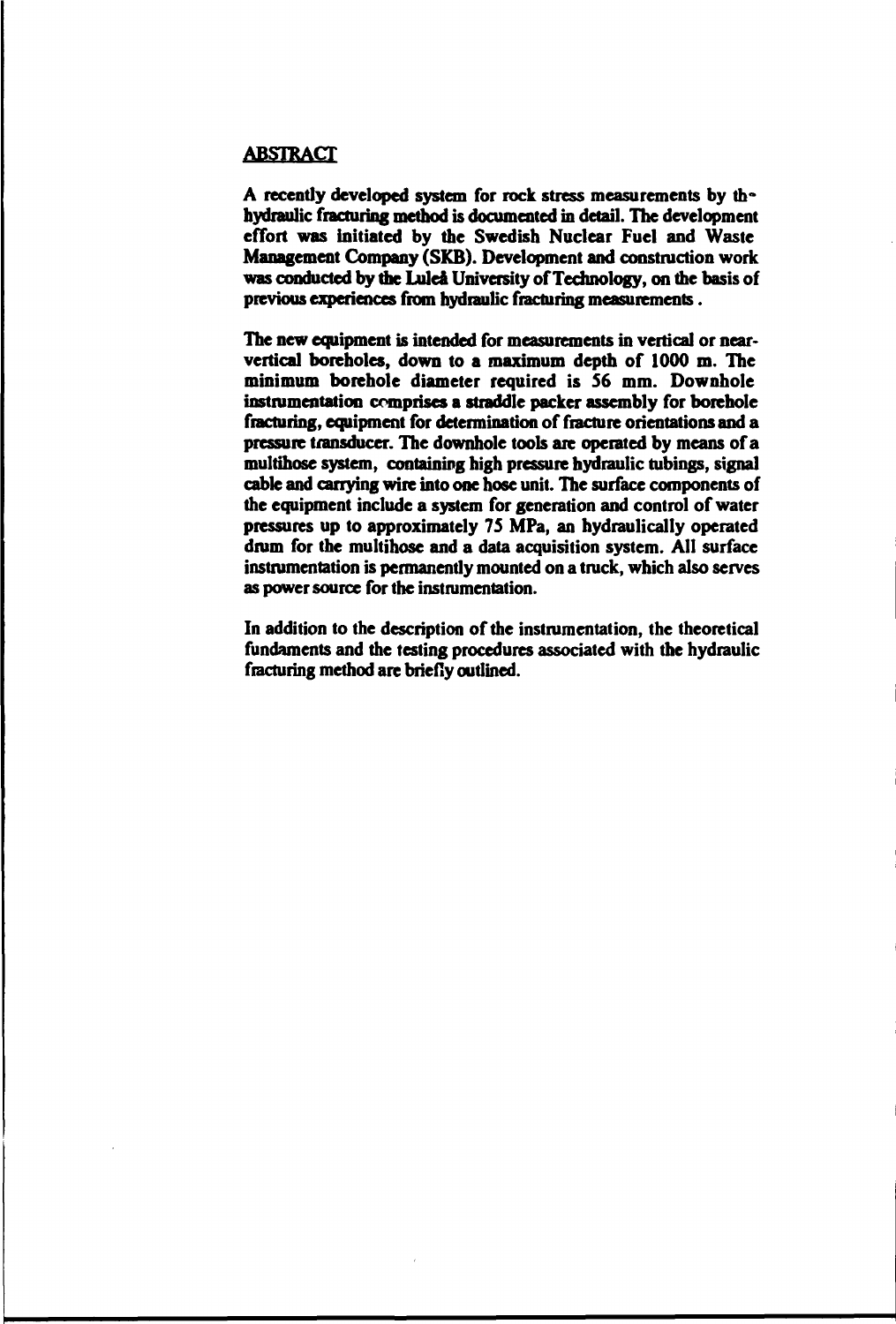## **CONTENTS**

|     | <b>INTRODUCTION</b>                  |    |
|-----|--------------------------------------|----|
| 2   | <b>THE HYDROFRACTURING METHOD</b>    | 2  |
| 2.1 | <b>THEORY</b>                        | 2  |
| 2.2 | <b>TESTING PROCEDURE</b>             | 4  |
| 3   | THE HYDROFRACTURING INSTRUMENTATION  | 6  |
| 3.1 | <b>HYDROFRACTURING FIELD TRUCK -</b> |    |
|     | <b>MAIN COMPONENTS</b>               | 7  |
| 3.2 | <b>THE HYDRAULIC SYSTEM</b>          | 8  |
| 3.3 | <b>CABLE DRUM AND GUIDYWITELL</b>    | 9  |
| 3.4 | <b>WATER SYSTEM</b>                  | 10 |
| 3.5 | <b>BOREHOLE TOOLS</b>                | 14 |
| 3.6 | <b>MULTIHOSE</b>                     | 17 |
| 4   | REFERENCES                           | 24 |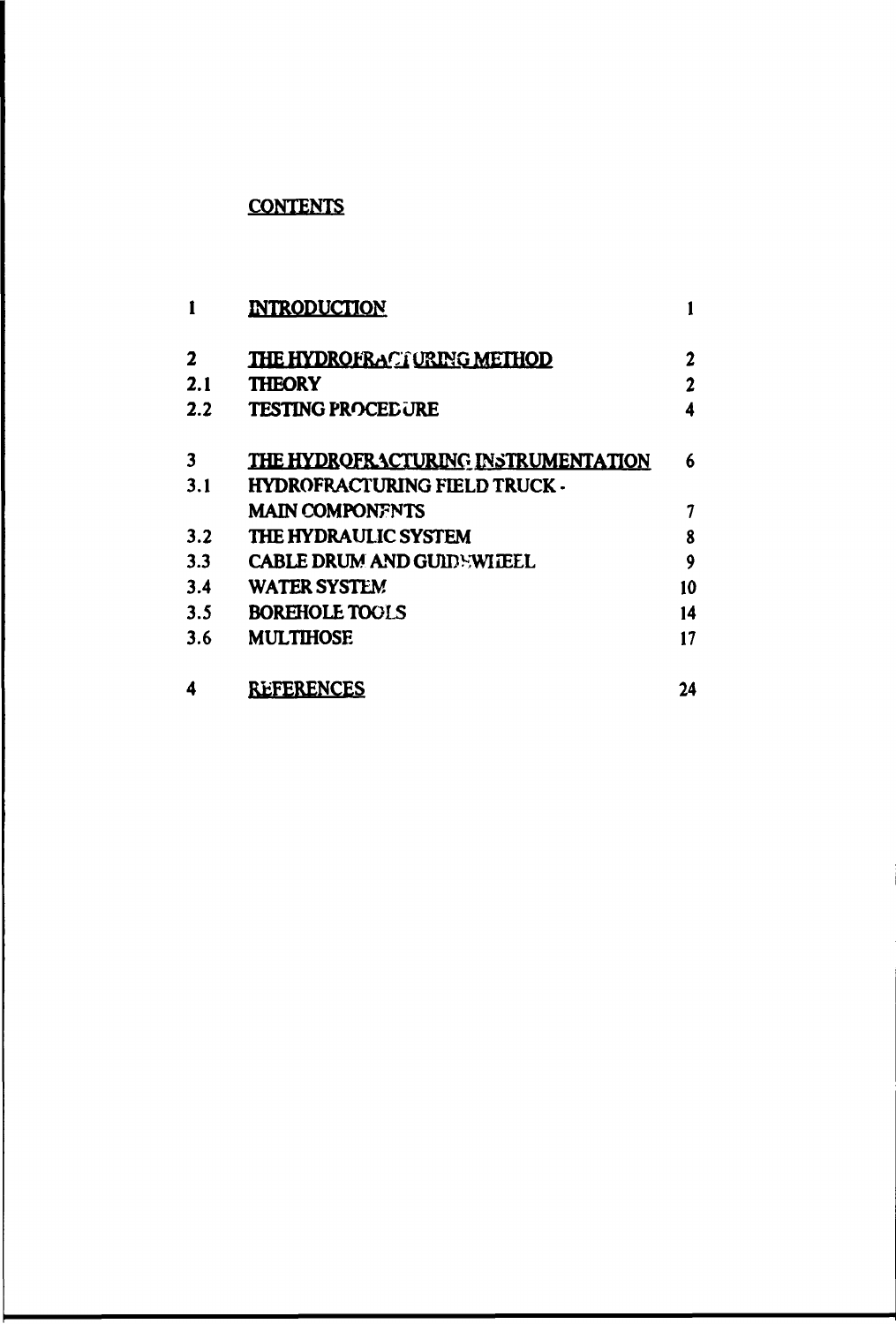#### **INTRODUCTION**

 $\mathbf{I}$ 

**The hydrofracturing method for rock stress measurements was introduced at Luleå University of Technology in the year 1982. It began** with a loose component field instrumentation of multihose type for **measurements to a maximum borehole depth of 500 m. It was later mounted on a field truck. Measurements were conducted in a number of sites in Sweden and in Finland by this first version of the hydrofracturing equipment**

**The experience from this first equipment was good. The possibility of measuring rock stresses in continuous vertical profiles in existing field boreholes was new in Scandinavia. The results from the measurements added new and unique data to the knowledge of the state of stress in the upper part of the Baltic crust.**

**In the light of this experience and due to the needs for rock stress measurements within the Swedish Nuclear Waste Program, a contract of cooperation between Luleå University of Technology and SKB was signed in late autumn 1986. The new 1000 m hydrofracturing field instrumentation documented in this report is the outcome of this cooperation.**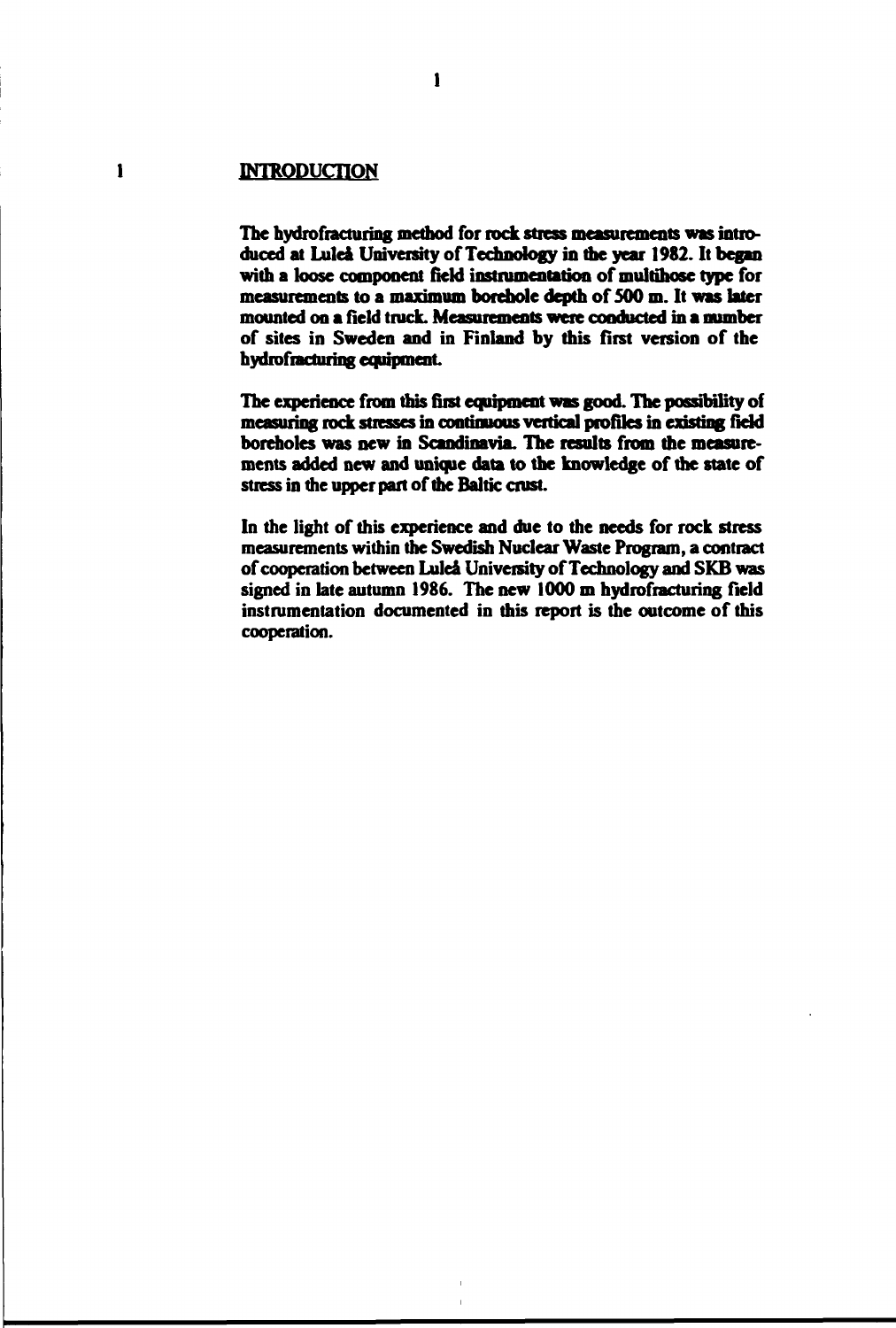#### $\overline{\mathbf{z}}$ **THE HYDROFRACTURING METHOD**

**A detailed description of the hydrofracturing method lies outside the scope of this report. The interested reader is referred to Bjamason 1986, and Bjamason et al. 1988. The sections below give an introduction to the classical application of the hydrofracturing method to** form background to the instrumentation chapters that follow.

#### **2.1 THEORY**

**The stress calculations for the crystalline rocks in Sweden follow the classical theory for hydraulic fracturing in almost impermeable, isotropic and linear elastic medium, Hubbert and Willis, 1957. The borehole is assumed to lie parallel to one of the principal stress directions in the rock mass. The vertical principal stress Sv is calculated from the weight of the overlying rock mass in each test point according to:**

$$
Sv = yz \tag{1}
$$

**where;**

| Sv |                | vertical stress              |
|----|----------------|------------------------------|
| γ  | $\blacksquare$ | unit weight of the rock mass |
| z  | $\blacksquare$ | depth from the ground level  |

**The horizontal principal stresses are calculated using data from the pressure records obtained from vertical hydrofractures, (coplanar with the borehole axis), according to the following equations:**

| <b>Sh</b> | $\mathbf{r}$ | Ps                   |           | (2) |
|-----------|--------------|----------------------|-----------|-----|
|           |              | $SHI = 3Sh - Pb + T$ | <b>or</b> | (3) |
| $SHII =$  |              | 3Sh - Pr             |           | (4) |

**where;**

**Sh - Minimum horizontal stress** Shut-in pressure on the fracture plane. The shut-in **pressure is the water pressure hi the test section between the straddle packers when the hydrofracture closes and is equivalent to the normal stress acting on the fracture plane. In case of a vertical hydrofracture this is the same as the minimum horizontal stress in the rock mass at the test depth. SHI - Maximum horizontal stress calculated by the first breakdown method.**

**SHII - Maximum horizontal stress calculated by the second breakdown method.**

**Pb - Breakdown pressure (fracture initiation pressure).**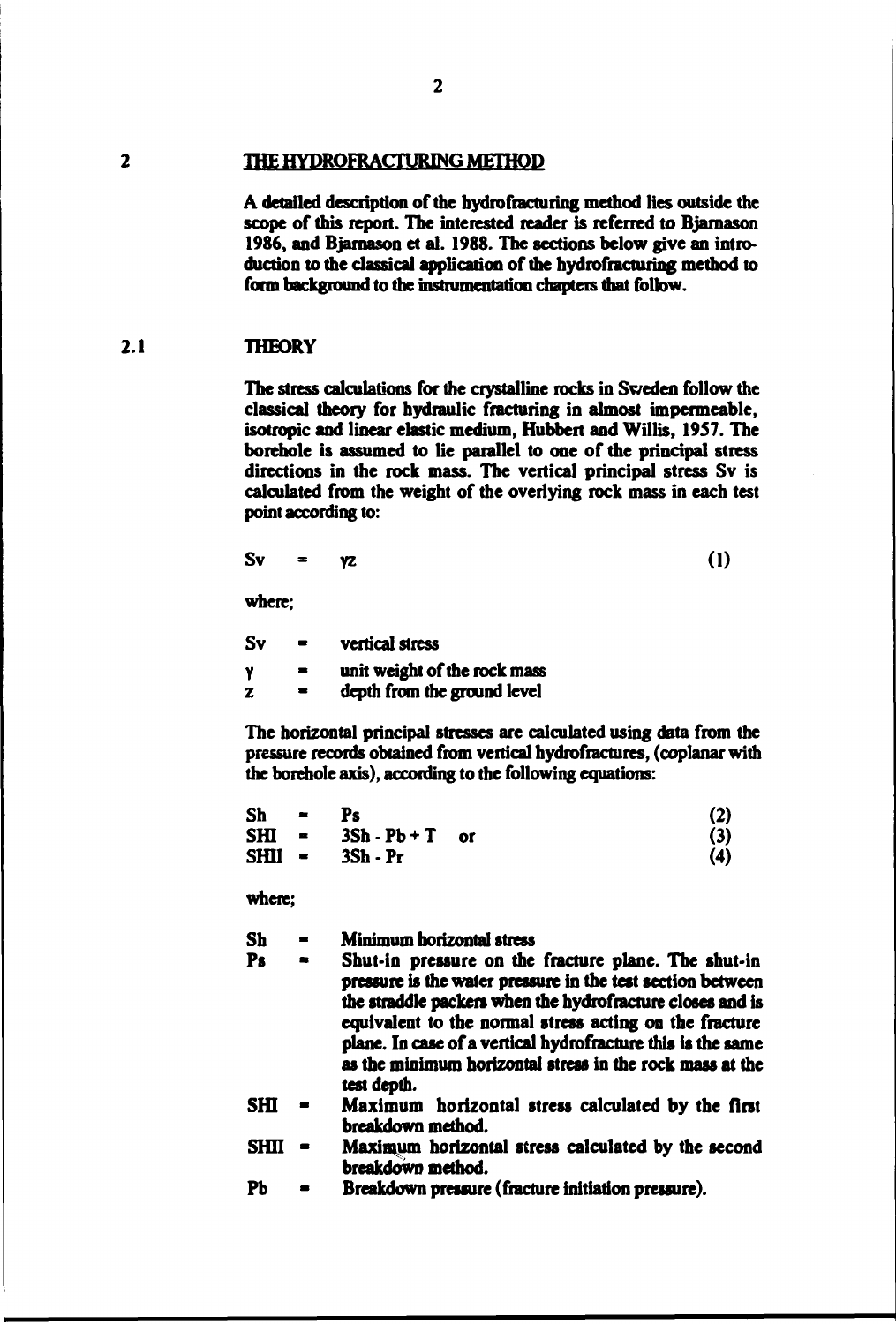- **T Tensile strength of intact rock under hydraulic fracturing conditions.**
- **Pr Reopening pressure of the hydrofracture.**

**The first breakdown method, SHI applies a fixed value for the hydrofracturing tensile strength of the rock, T. The value of T is determined by laboratory tests on core samples from the borehole. A miniature borehole is drilled axially through the center of the core specimen and, pressurized by water until fiacturing occuis, Figure 2-1. A scale factor is used to extrapolate the miniature laboratory results to apply for the full scale field borehole.**



**Figure 2-1. Laboratory simulation of hydraulic fracturing for determination of the tensile strength of the rock.**

> **For the second breakdown method the difference between the first and second breakdown pressures, Pel - Pc2, is used as a measure of the hydrofracturing tensile strength of die rock at each test point, Figure 2-2.**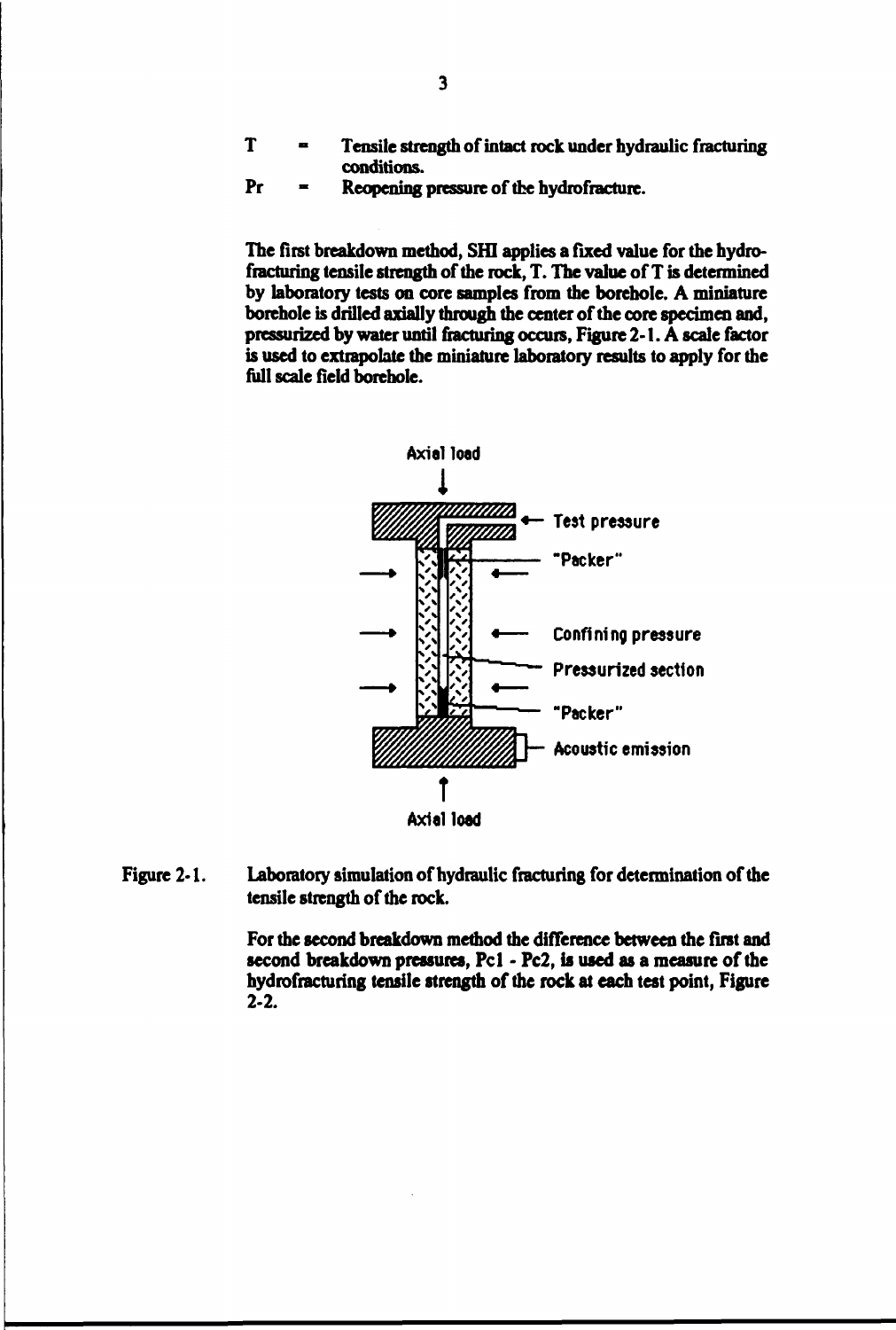

**Figure 2-2. A typical hydrofracturing field record for crystalline rocks in Sweden. Getinge, Southern Sweden, 205.1 m depth.**

> **A number of methods can be applied to determine the shut-in and reopening pressures from the test curves. The most common method in our work is to select the shut-in pressure at the point of intersection between two tangent lines. One is drawn to the immediate pressure drop following shut-down of the pressure line and, the other is drawn to the almost linear part of the post-shut-in part of the curve. A typical test curve is shown in Figure 2-2.**

> **Breakdown and reopening pressures are defined as the points for each cycle where the pressure-time curve during pressurization begins to deviate from linearity.**

> **The orientation of the horizontal stresses is determined from the strike of the hydrofractures. In strength isotropic rock material the orientation of hydrofractures will be controlled by the stress directions in the rock mass surrounding the borehole. Therefore, the hydrofracture will initiate in a vertical plane, perpendicular to the minimum horizontal stress. The orientation of the hydrofractures is determined by an impression packer coupled to a single-shot magnetic compass.**

#### **2.2 TESTING PROCEDURE**

**Test points free from macroscopic fractures are chosen from a detailed fracture log of the drill core. A straddle packer is lowered to the test depth and inflated by water, Figure 2-3. The straddle packer and the test interval are pressurized simultaneously to avoid high stress concentrations at the packer ends. The packers are controlled through a separate pressure line and the packer pressure is kept slightly above the test section pressure throughout the test cycle.**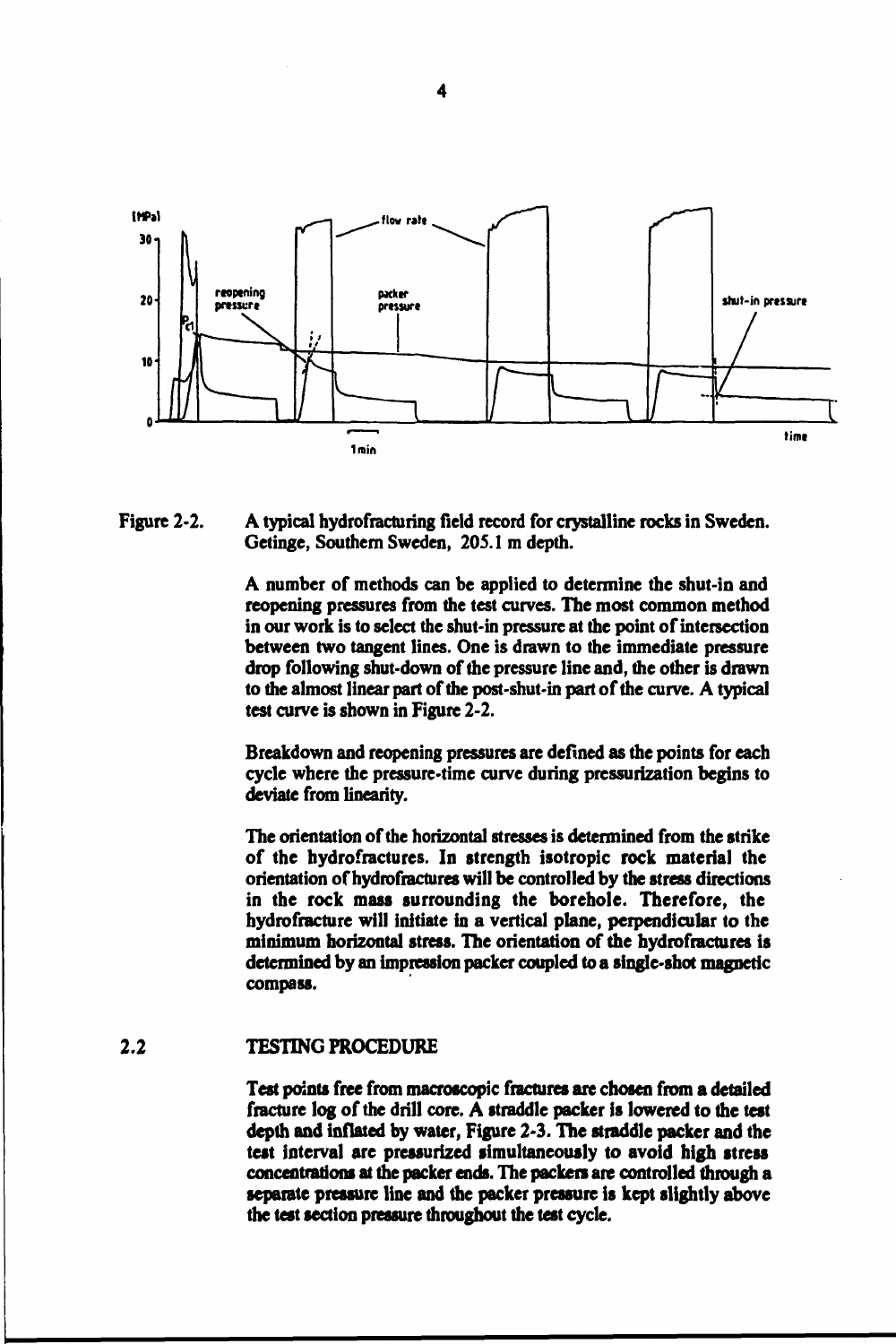**Fracturing is conducted at constant flow rate, usually about 3.5 1/minuie, resulting in breakdown within 30 to 40 seconds. The test line is shut down immediately after breakdown is observed, and a first shut-in pressure is recorded. The shut-in curve is normally recorded 3 to 4 minutes after shut down. Venting of the test section after each pressurization cycle is normally conducted until pressure rebounds after repeated closing of the test line fade out. The first pressurization cycle is followed by three cycles where pressurization is conducted at the same constant flow rate. The pumping time after reopening the fracture is increased for each cycle. This causes a stepwise propagation of the fracture out from the borehole wall. This is done to record the change in shut-in pressure as a function of fracture extension or geometry.**

**When the fracturing tests are terminated a preliminary evaluation of the test results is performed. Based on the evaluation, fracture impressions are taken at the test points that give the most promising results. The impression packer is inflated at the test point for 30 - 40 minutes. The orientation of the compression packer, recorded by a magnetic compass during the impression period, enables the determination of the hydrofracture orientation.**



**Figure 2-3. Packer configuration in the borehole during testing.**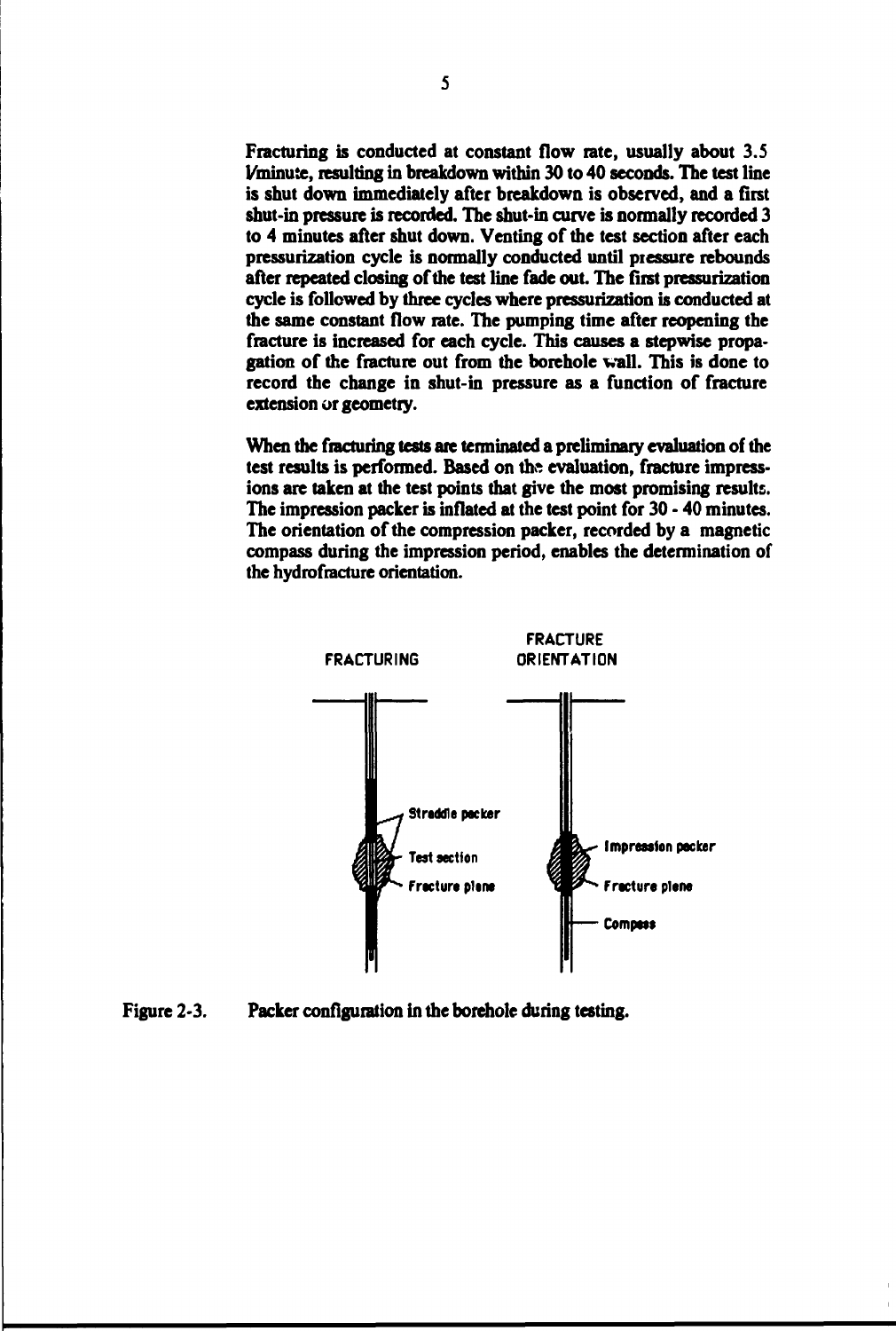#### **THE HYDROFRACTURING INSTRUMENTATION**

6

**The guidelines for design of the instrumentation were good technical standard to provide high quality test results and fast and effective operation in the field. Depth limits were set to 1000 m which is twice the anticipated depth of a nuclear waste repository in the Swedish bedrock. The maximum peak pressure of the system is 80-90 MPa, which was considered adequate for the maximum stress magnitudes expected at 1000 m depth. Maximum flow rates, which are restricted by frictional pressure losses in the hydraulic tubing, are 7-81/min. The entire field instrumentation is mounted on a truck and hydrofracturing operations are conducted from inside the truck cabin. All functions of the field unit are powered by the truck engine. Thus, stress measurements are conducted without the aid of a drill rig at the borehole and no external power sources are needed on the test site.**

**The hydrofracturing instrumentation, cooperatively developed by Luleå University of Technology and SKB, will be described in detail on the following pages.**

**Drawings and specifications of the instrumentation are dealt with in groups or systems from a functional point of view. First is an overall cross-cut of the field truck showing main components, followed up by detailed drawings of the hydraulic system, die multihose operating system, the water system, the borehole tools and finally the multihose itself.**

**Drawings are not shown in a specific scale and dimensions are rarely rhown. The primary purpose of die drawings and the text is to explain the function of the instrumentation for a person who is not accustomed to hydraulic fracturing or to this specific equipment.**

**Many of the components are constructed at Luleå University of Technology and are not available on the market. However, where standard components are used, the specifications are given together with** manufacturer and/or supplier.

 $\overline{\mathbf{3}}$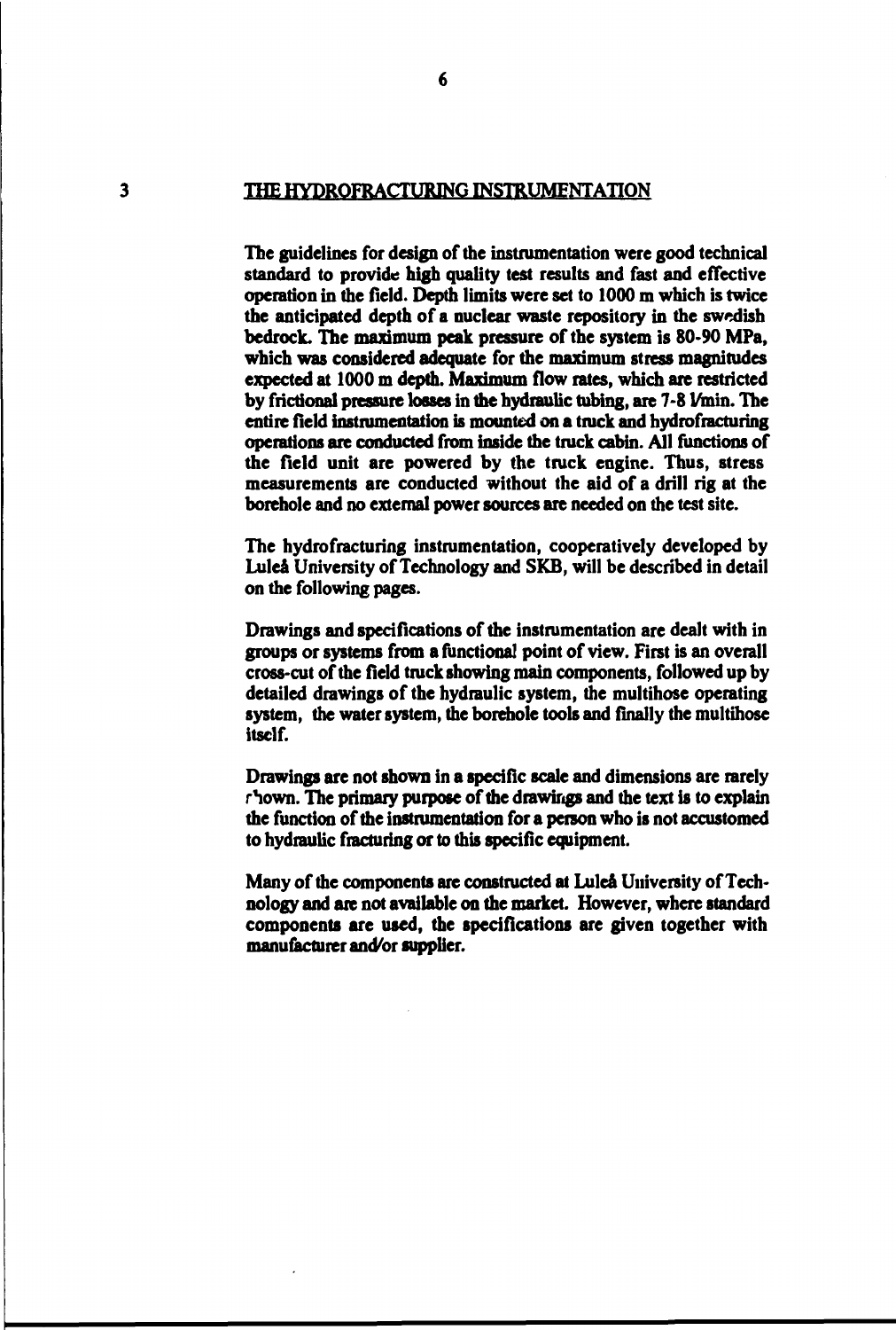

#### **3.1 HYDROFRACTURING FIELD TRUCK-MAIN COMPONENTS**

- **Guidewheel for multihose.**  $\mathbf{1}$
- $\overline{2}$ **Multihose.**
- **3 Control unit of the hydraulic system, remote controlled proportional valves**
- **4 Drum for multihose, 1000 m.**
- **5 Flow meters.**
- **6 Manifold for control of fracturing flow and packer pressure.**
- **7 Data acquisition system.**
- **8 Working lights, 24 v DC and 220 v AC.**
- **9 Cabin heater, 7 kw.**
- **10 High pressure water pump.**
- **11 Compressed air tubes.**
- **12 Hydraulic pump.**
- **13 Diesel fuel tanks, 4001 for long field periods.**
- **14 Hydraulic tank.**
- **15 Winch.**
- **16 Working platform, adjustable height and inclination.**
- **17 Borehole.**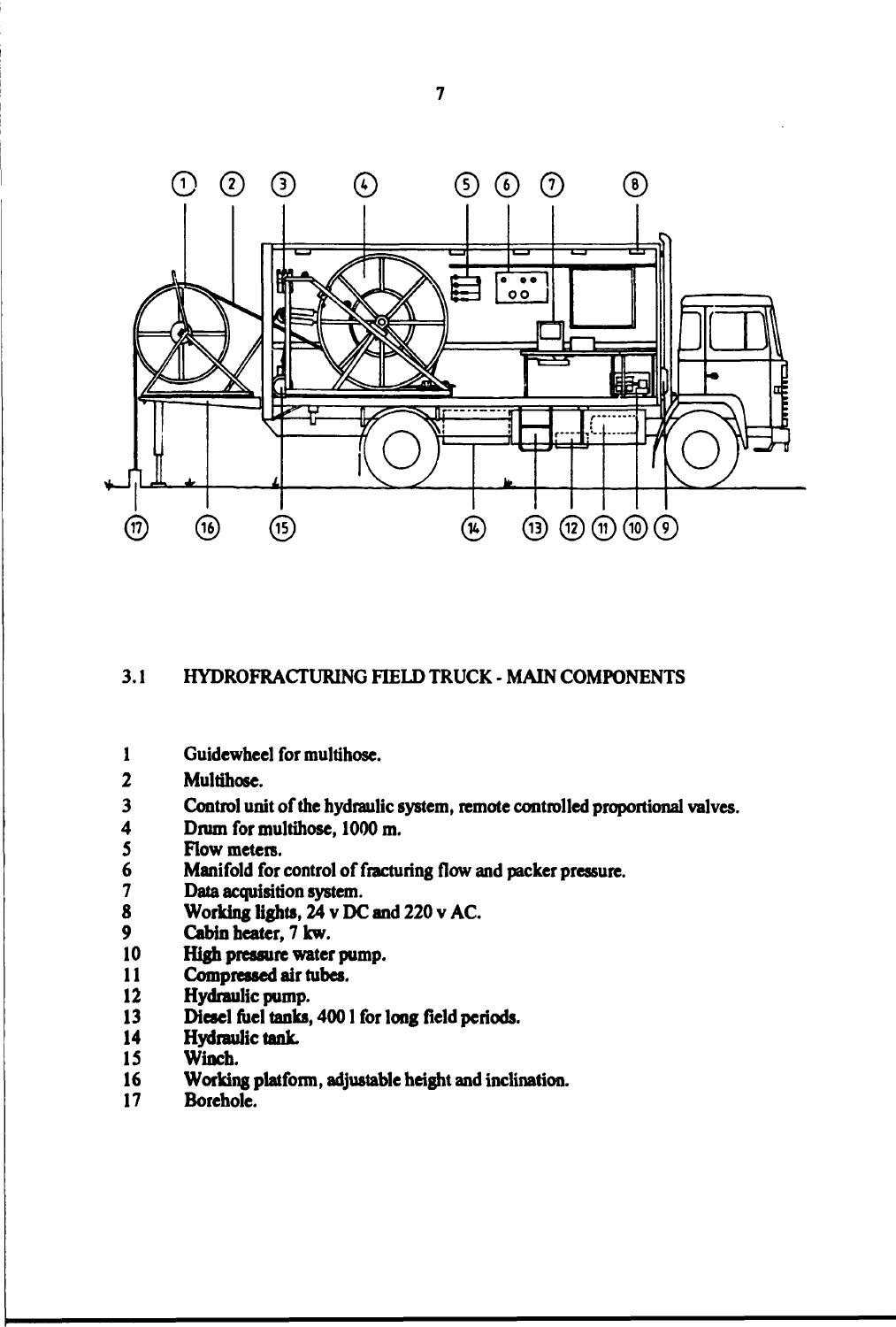

## **3.2 THE HYDRAULIC SYSTEM**

- **1 Remote controlled hydraulic valves for operation of cable drum, water pump and winch, type; Danfoss PVG 60,3 sections proportional valves.**
- **2 Hydraulic motor to cable drum, type; Danfoss OMT 315 with chock valves.**
- **3 Hydraulic motor to water pump, type; DanfossOMS 125.**
- **4 Hydraulic motor to winch, type; ASAPPA CML 20 P/X**
- **5 Hydraulic tank, 120 liters, without cooling, oil filter on return line, type; ArlonTXX5-10.**
- **6 Hydraulic pump, type; SUNFAB 9-17 SR**
- **7 Truck engine powering the hydraulic pump.**
- **8 Electrical switch on manifold for remote operation of water pump,**
- **9 Control box for operation of cable drum and winch.**

 $\overline{\mathbf{g}}$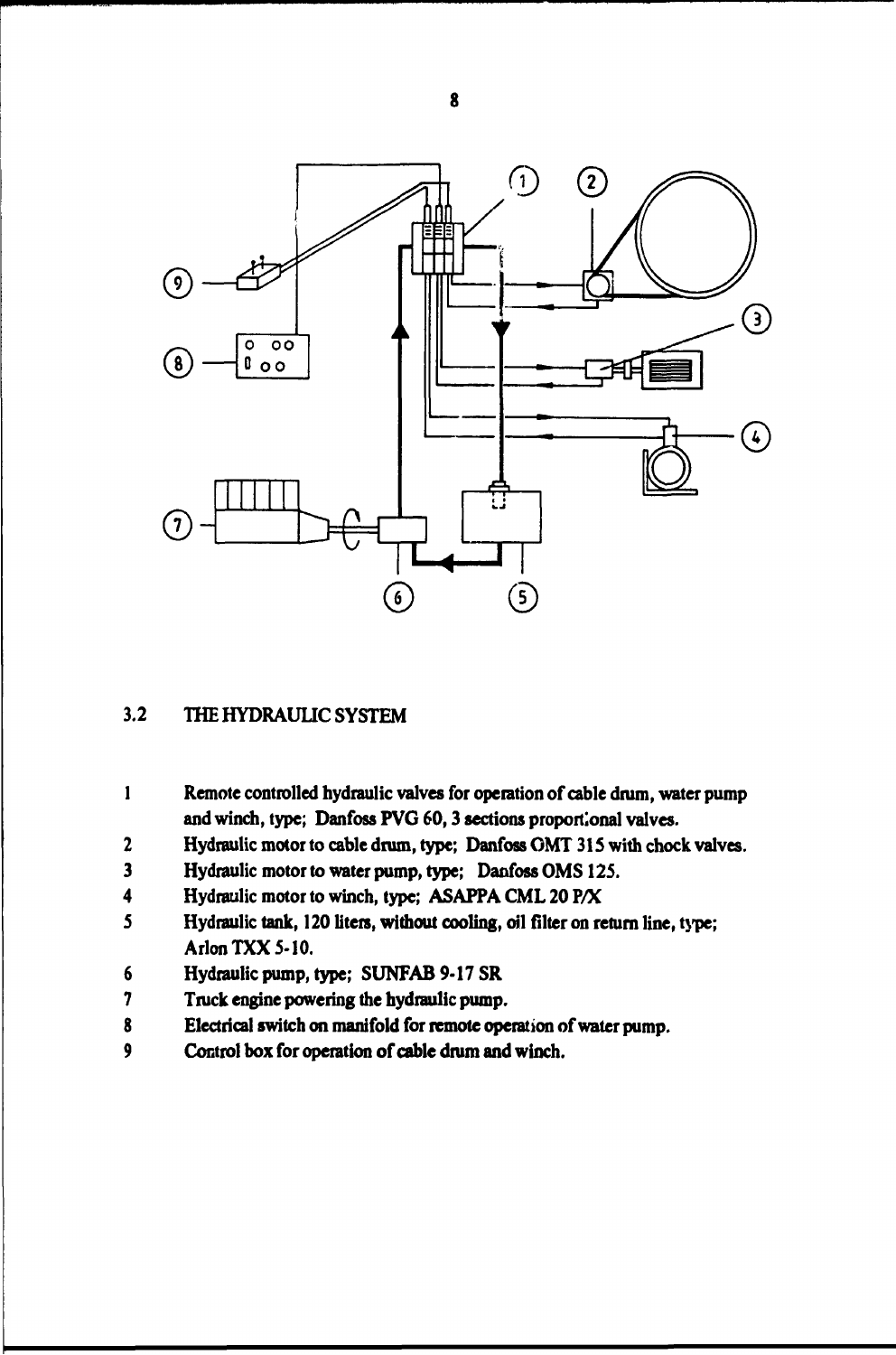

#### **3.3 CABLE DRUM AND GUIDEWHEEL**

- **1 Cable guide to prevent multfliose from climb'ng of the guidewheel.**
- **2 Multihosc.**
- **3 Guidewheel steering rod.**
- **4 Chain cover.**
- **5 Chain connecting the hub of the cable drum (9) to the gear wheel of the cable steering mechanism**
- **6 Brake to the cable drum.**
- **7 Slide bearings.**
- **8 Hydraulic motor for drum rotation.**
- **9 Hub gear wheel for cable steering chain.**
- **10 Slide bearing seat.**
- **11 Truckbed.**
- **12 Cable steering mechanism.**
- **13 Adjustable working platform.**
- **14 Borehole.**

#### **Specifications**

**Drive chain for cable drum: Rollci chain nr 548 Gearwheel: 13/548**

**Chain to steering mechanism: Roller chain nr 462 Gear wheel on drum hub: 47/462 Gear wheel on stearing mechanism 52/462**

**Supplier of chains and gear wheels KEDJETEKNIK AB Baragatan 2 212 48 Malmö**

9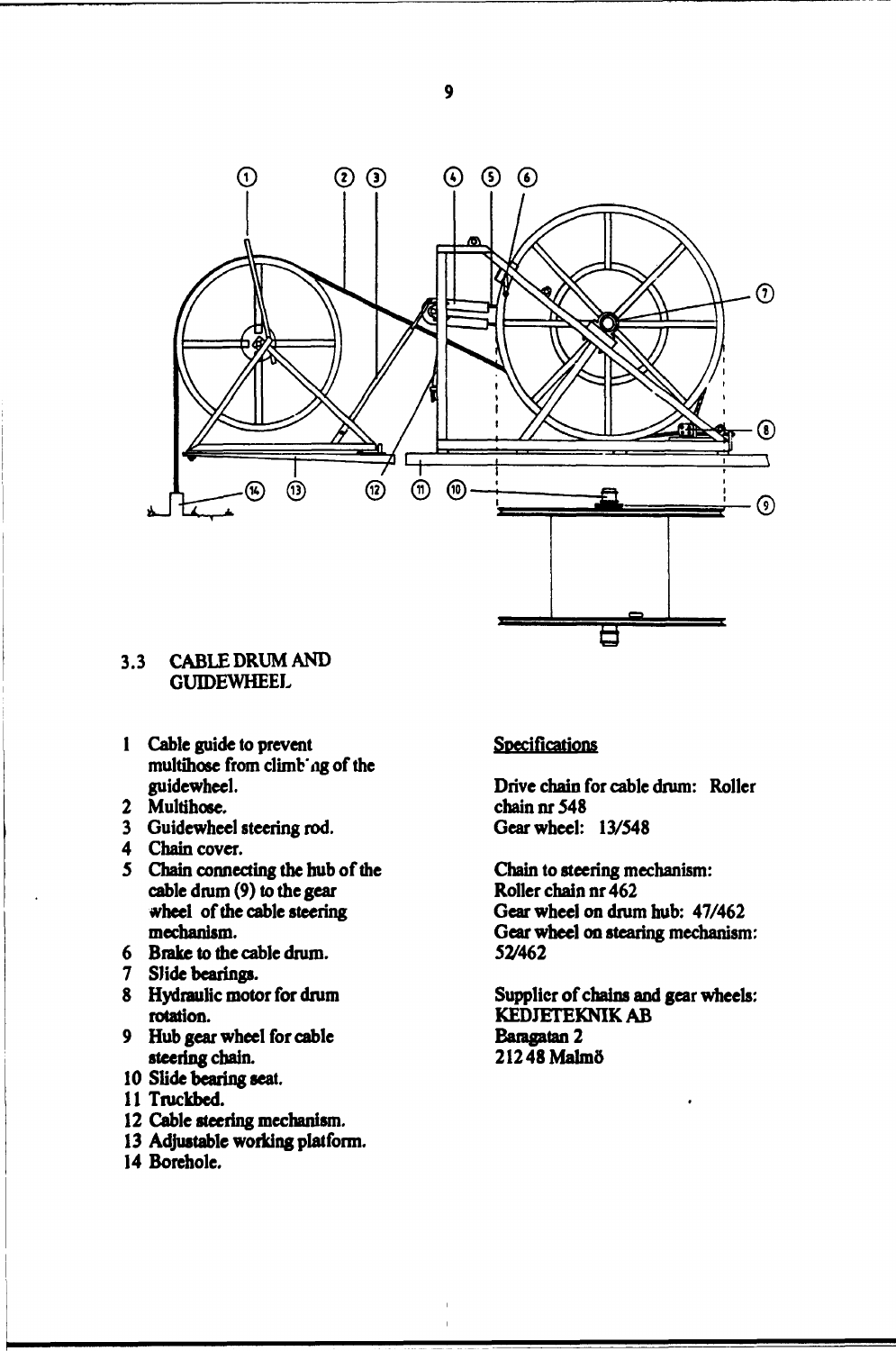

- **1 Compressed air at 8 bar, provided by truck engine.**
- **2 Air control panel; air filter, pressure reduction from 8 to 2 bars to pressurize water tank and, 8 bar outlet for pneumatic tools.**
- **3 Water supply tank, 900 liters. Pressurized by air at 2 ban to feed the high pressure pump.**
- **4 Water filter.**
- **5 High pressure pump for fracturing and packer operation. Type; HERMETIK** AH30 three cylinder pump. Delivers 17 liter/minute at 750 rpm at a continuous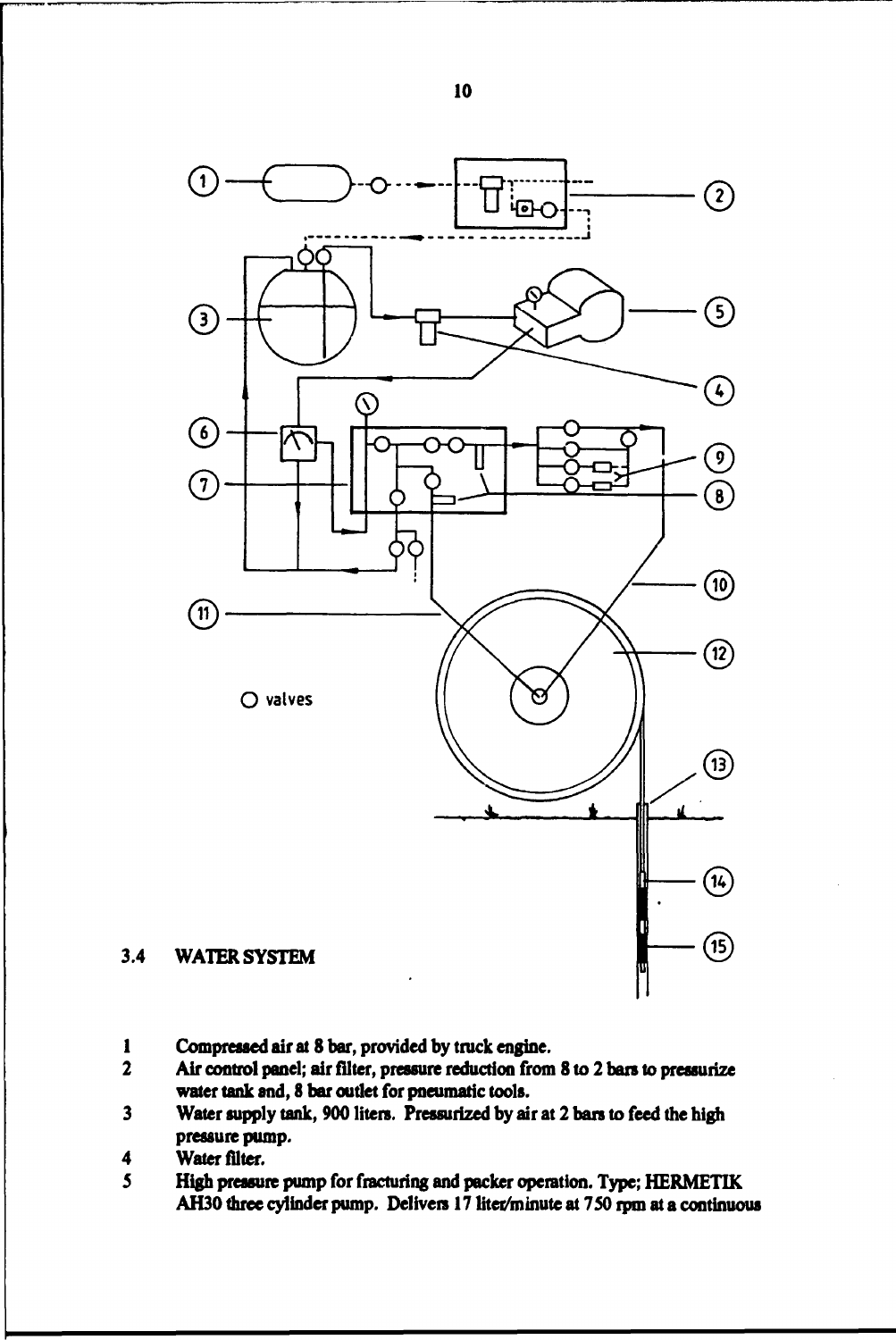**working pressure of 750 bars. Supplier; Hennetik Hydraulik AB, Lansenvägen 3,183 65 Täby, Sweden.**

- **6 Bypass valve, adjustable system pressure. Working pressure 1000 bar. Supplier asnr5.**
- **7 Manifold. Inlet at adjustable pressure through the bypass valve. Four outlets: i) to fracturing line via flow meters, ii) to packer line, iii) return to water tank during venting of the fracture or from packer depressurization, iv) outlet to atmospheric pressure for zero adjustment of pressure transducers.**
- **8 Pressure transducers for fracturing pressure and packer pressure. Packer. Type; HDA 3041-3-450-000 Fracturing. Type; HDA 3042-3-450-000 Delivered by. HYDAC FLUIDTEKN1K AB, Box 20112, 16120 Bromma.**
- **9 Two flow meters with different flow ranges in parallel set-up. Types; In-line paddle bladed rotor type. Omniflo FTO series from FLOW TECHNOLOGY, INC. 4250 East Broadway Road, Phoenix, Arizona 85040. Flow ranges:**
	- **1 Omniflo FTO-3 0.02 1.3 1/min**
	- **2 Omniflo FTO-4- 0.736-4.92 1/min**
- **10 Fracturing line.**
- **11 Packer line.**
- **12 Drum and multihose.**
- **13 Borehole.**
- **14 Downhole pressure transducer for fracturing pressure. Type; KISTLER 4043 Calibrated 0-500 bar.**
- **15 Packers**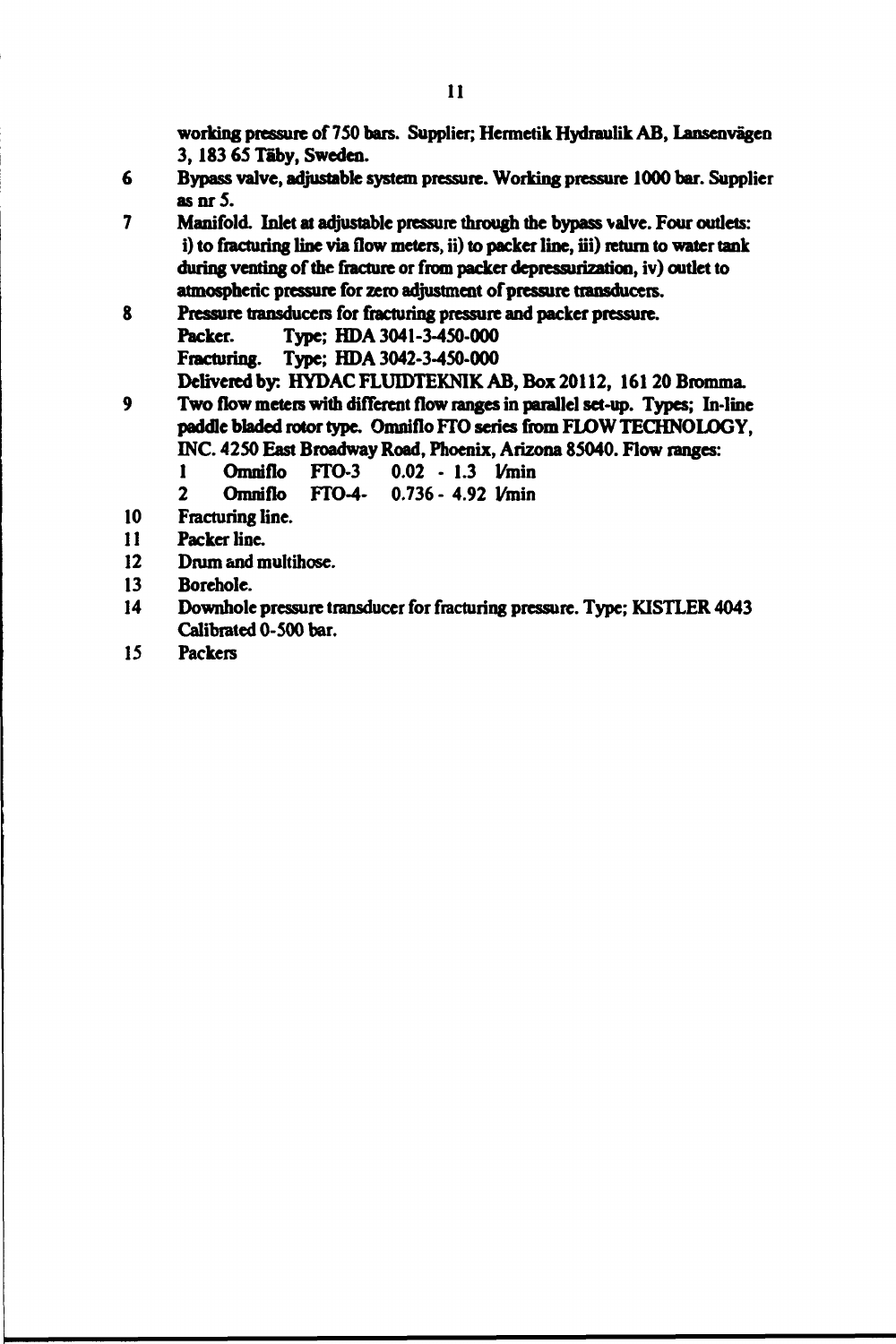## **FLOW METER CALIBRATION**

## **OMNIFLOFTO4**

## **OMNIFLOFTO3**

| Flow rate<br><b>Vmin</b> | output<br>voltage | Flow rate<br><b>Vmin</b> | output<br>voltage |  |
|--------------------------|-------------------|--------------------------|-------------------|--|
| 4.920                    | 10.000            | 1.533                    | 10.000            |  |
| 4.465                    | 9.062             | 1.223                    | 7.791             |  |
| 4.160                    | 8.457             | 1.015                    | 6.379             |  |
| 3.762                    | 7.630             | 0.850                    | 5.295             |  |
| 3.464                    | 7.004             | 0.699                    | 4.304             |  |
| 3.135                    | 6.347             | 0.557                    | 3.365             |  |
| 2.872                    | 5.800             | 0.458                    | 2.704             |  |
| 2.646                    | 5.341             | 0.381                    | 2.206             |  |
| 2.247                    | 4.529             | 0.316                    | 1.799             |  |
| 1.872                    | 3.777             | 0.269                    | 1.505             |  |
| 1.502                    | 3.054             | 0.215                    | 1.167             |  |
| 1.132                    | 2.269             | 0.179                    | 0.946             |  |
| 0.782                    | 1.534             | 0.146                    | 0.75              |  |
| 0.667                    | 1.298             | 0.125                    | 0.626             |  |
| 0.594                    | 1.154             | 0.102                    | 0.492             |  |
| 0.477                    | 0.902             | 0.085                    | 0.393             |  |
| 0.368                    | 0.686             | 0.065                    | 0.286             |  |
| 0.205                    | 0.373             | 0.055                    | 0.234             |  |
| 0.121                    | 0.209             | 0.046                    | 0.189             |  |
| 0.074                    | 0.120             | 0.037                    | 0.142             |  |
| 0                        | 0.002             |                          |                   |  |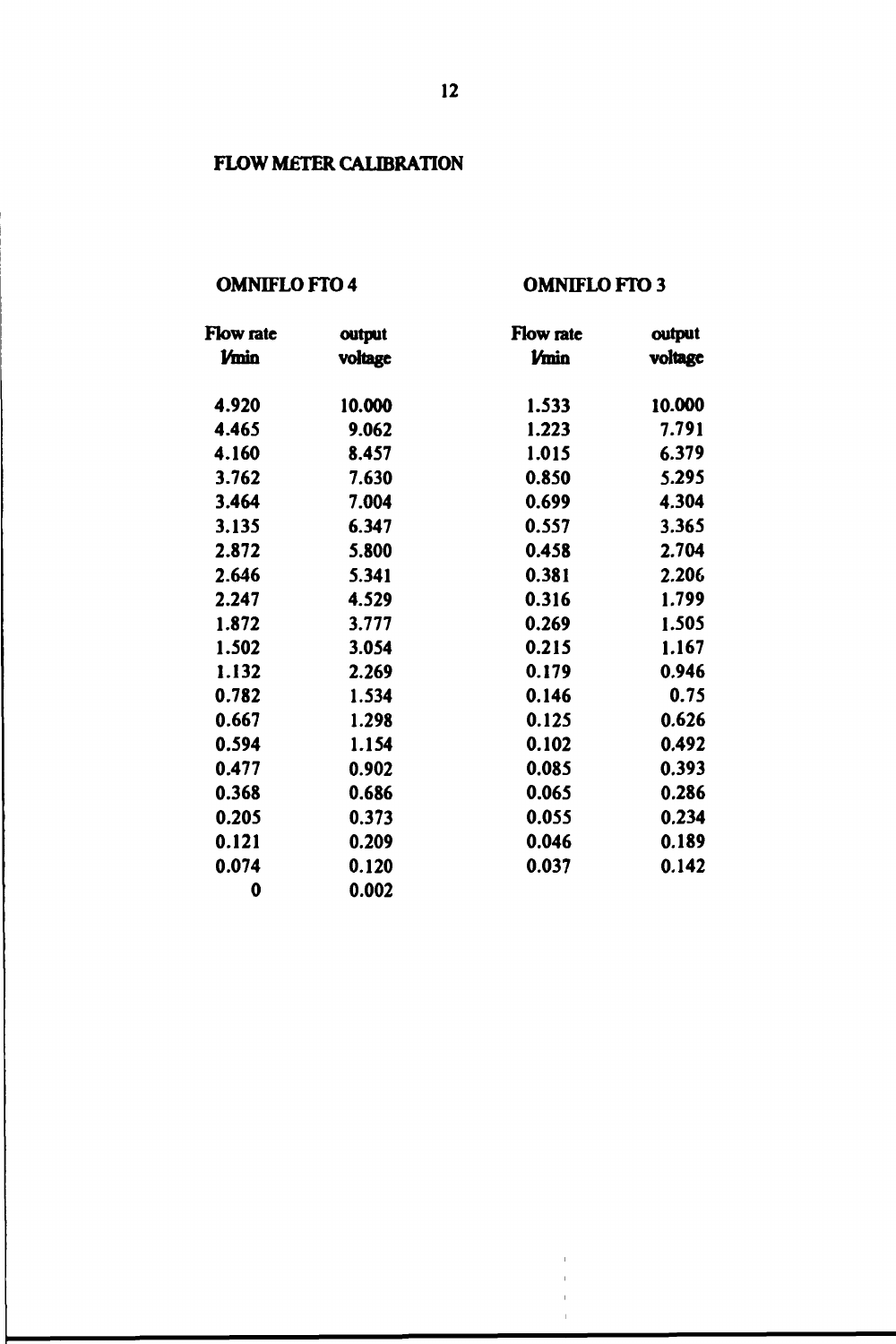

**OMNIFLOFTO3**

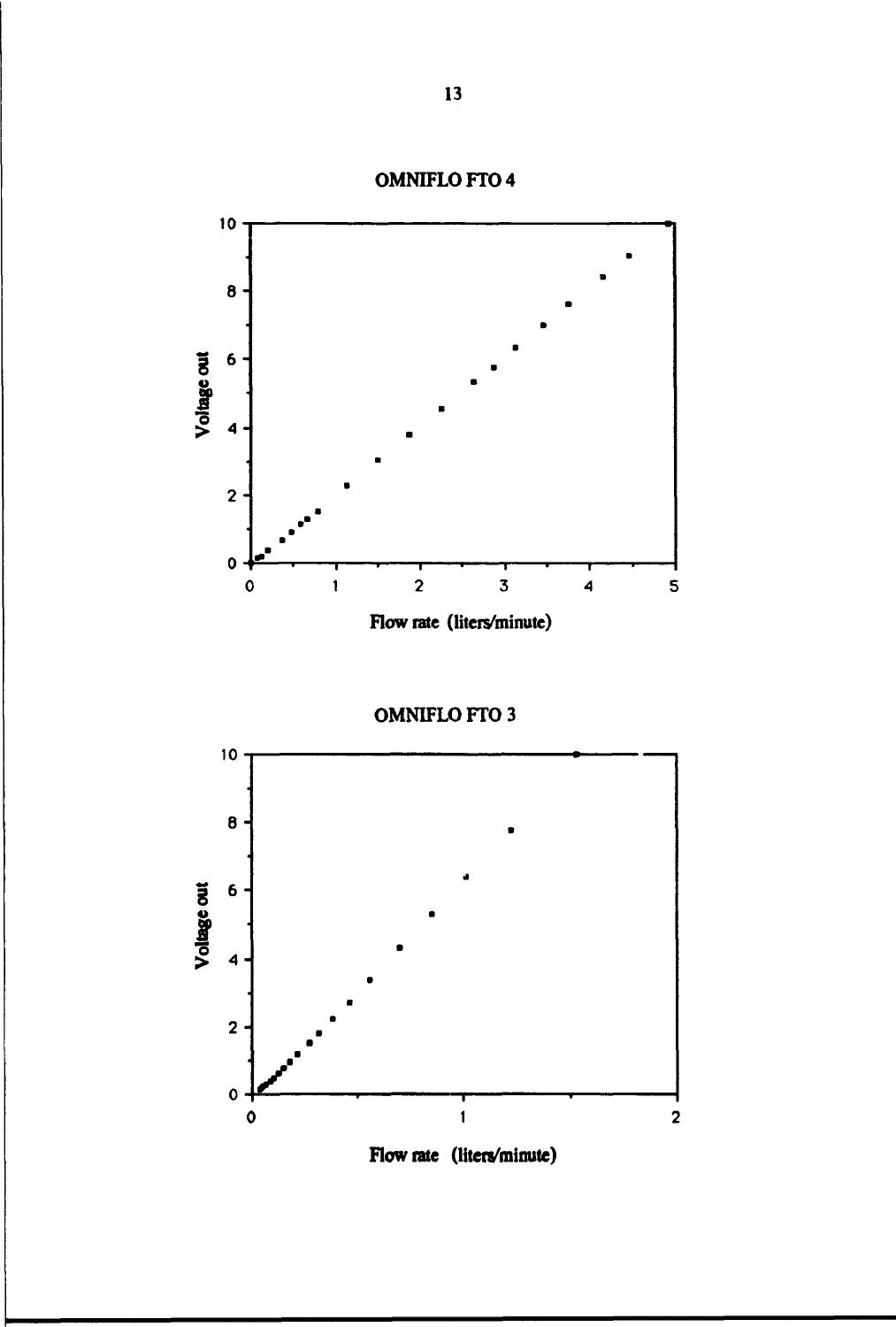

#### **3.5 BOREHOLE TOOLS**

- **A Multihose and cable head.**
- **B Straddle packer for fracturing and injection testing.**
- **C Impression pakcer.**
- **D Single-shot magnetic borehole compass.**
- **1 Cable head connection to multihose. Contains kevlar rope anchor connection and downhole pressure transducer. The kevlar rope, with a pull-off strength of 60 kN, is connected to the cable head via M10 threaded steel bar of 28 kN pull-off strength. In case the borehole tools get stuck in the hole the full length of the multihose can be retrieved by pulling of the threaded steel bar.**
- **2 Cable head.**
- **3 Upper end of fracturing tool. Connects to (2).**
- **4 Packer end. Pressed-on steel binding to the inflatable rubber.**
- **5 Inflatable packer rubber. Nylon reinforced hydraulic hose. Different diameters available.**
- **6 Mandrill.**
- **7 Bottom end of fracturing tool.**
- **8 Upper end of impression tool. Connects to (2).**
- **9 Inflatable part of impression packer. Covered with uncured rubber.**

**Different lengths and diameters available.**

- **10 Bottom end of impression tool.**
- **11 Connection of orientation tool to the impression packer, connects to (10). Fixed orientation against packer. Aluminum.**
- **12 Extension rod, aluminum.**
- **13 Upper end plug to single-shot barrel.**
- **14 Stainless steel barrel to single-shot compass camera.**
- **15 Bottom end plug to the barrel. Fixes the orientation of the single-shot compass camera.**

**DIMENSIONS OF DOWNHOLE TOOLS L-length D - diameter (mm)**

| 1  | L = 910   | D = 53           |
|----|-----------|------------------|
| 2  | L = 660   | <b>Dmax = 53</b> |
| 3  | $L = 280$ | $D = 53$         |
| 4  | L = 160   | D = 52           |
| S  | L = 920   | D = 48           |
| 6  | L = 310   | D = 50           |
| 7  | L = 240   | D = 53           |
| 8  | L = 280   | D = 50           |
| 9  | L = 1910  | D = 49           |
| 10 | L = 160   | $D = 53$         |
| 11 | L = 150   | D = 53           |
| 12 | L = 610   | D = 45           |
| 13 | L = 130   | D = 45           |
| 14 | L = 1980  | D = 45           |
| 15 | L = 250   | D = 45           |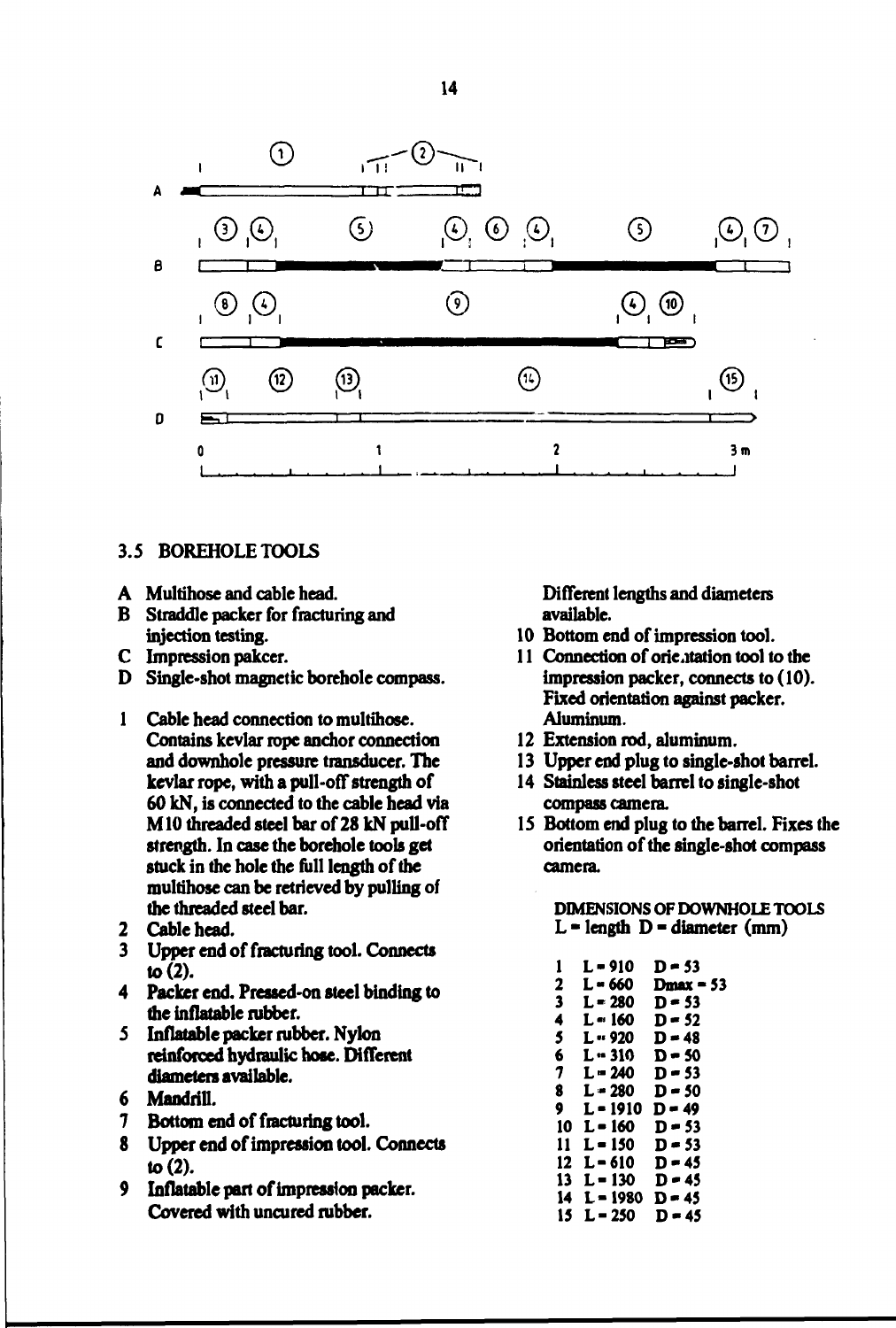

#### **Fracturing tool**

- **A Packer, upper end**
- **B Mandrill**
- **C Packer, lower end**
- **1 Packer pressure inlet, D 3.0 mm**
- **2 Nut, thread M 16x1**
- **3 Piston, thread M 16x1**
- $4$  Steel tube,  $D = 16 \times 3$  mm, hydraulic **tube**
- **5 Packer pressure outlet**
- **6 Plugged end to 1**
- **7 Adapter, packer M 34 x 1,5 to piston system M 40 x 1.5**
- 8 **Packer,** TK.. **M** 34x1. 5
- 9 **Fracturing pressure inlet,**  $D = 4.0$  **mm**
- 10 **Plugged end to** 9
- 11 **Thread,** M 10x0.75 **(glued)**
- 12 **Steel tube, D** 10 x 2 mm (stainless)
- 13 **Thread, M 7 x 1 (glued)**
- 14 Nozzle,  $D = 3$  mm
- **15 Thread, M 40x1.5**
- 16 **Thread,** M 34x1.5
- 17 Hole for pressure equalizing **(to open borehole pressure)**  $D = 4$  mm
- 18 **O-ring, 6x2m m**
- 19 **O-ring, 34.52x3.53 mm**
- **20 O-ring, 31 x3mm**
- **21** O-ring, 31.34x3.53 mm
- 22 **Thread, M** 16 **x 1 (glued)**
- 23 **Polished surface**
- 24 **Mandrill**
- 25 **Packer pressure throughlet, stainless** steel tube,  $D = 6 \times 1.5$  mm

 $\overline{a}$ 

- **26 Slot for 25, completely welded**
- **27** Drilled hole,  $D = 6$  mm
- **28** Fracturing pressure outlet, D = 5 mm
- 29 **Thread, M 16 x 1 (glued)**
- 30 Packer pressure release outlet,  $D = 3$ mm
- 31 **Packer pressure release valve, thread 1/4" NPT**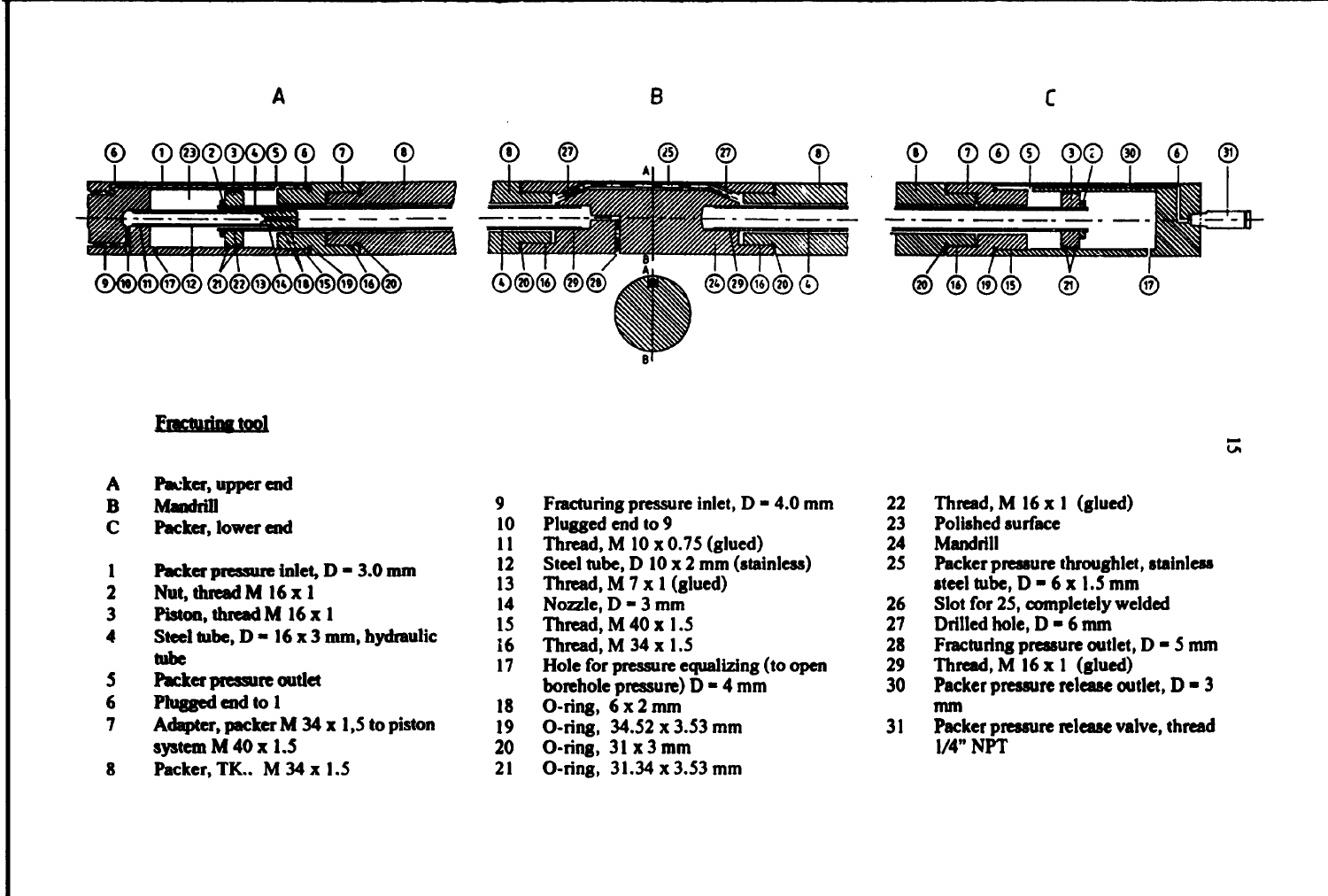

**Impression tool**

- **A Packer upper end.**
- Packer lower end.
- **1 Packer pressure inlet.**
- **8** Packer, TK.. M 34 x 1.5<br>20 O-ring 31 x 3 mm.
- **20 O-ring 31x 3 mm.**
- 30 Packer pressure release outlet, D = 3 mm.<br>31 Packer pressure release valve, thread 1/4"
- **31 Packer pressure release valve, thread 1/4" NPT.**
- $32$  Steel bar,  $D = 16$  mm.<br> $33$  Hook to fasten single-
- **33 Hook to fasten single-shot compass camera.**
- **34 Inlet to downhole pressure transducer.**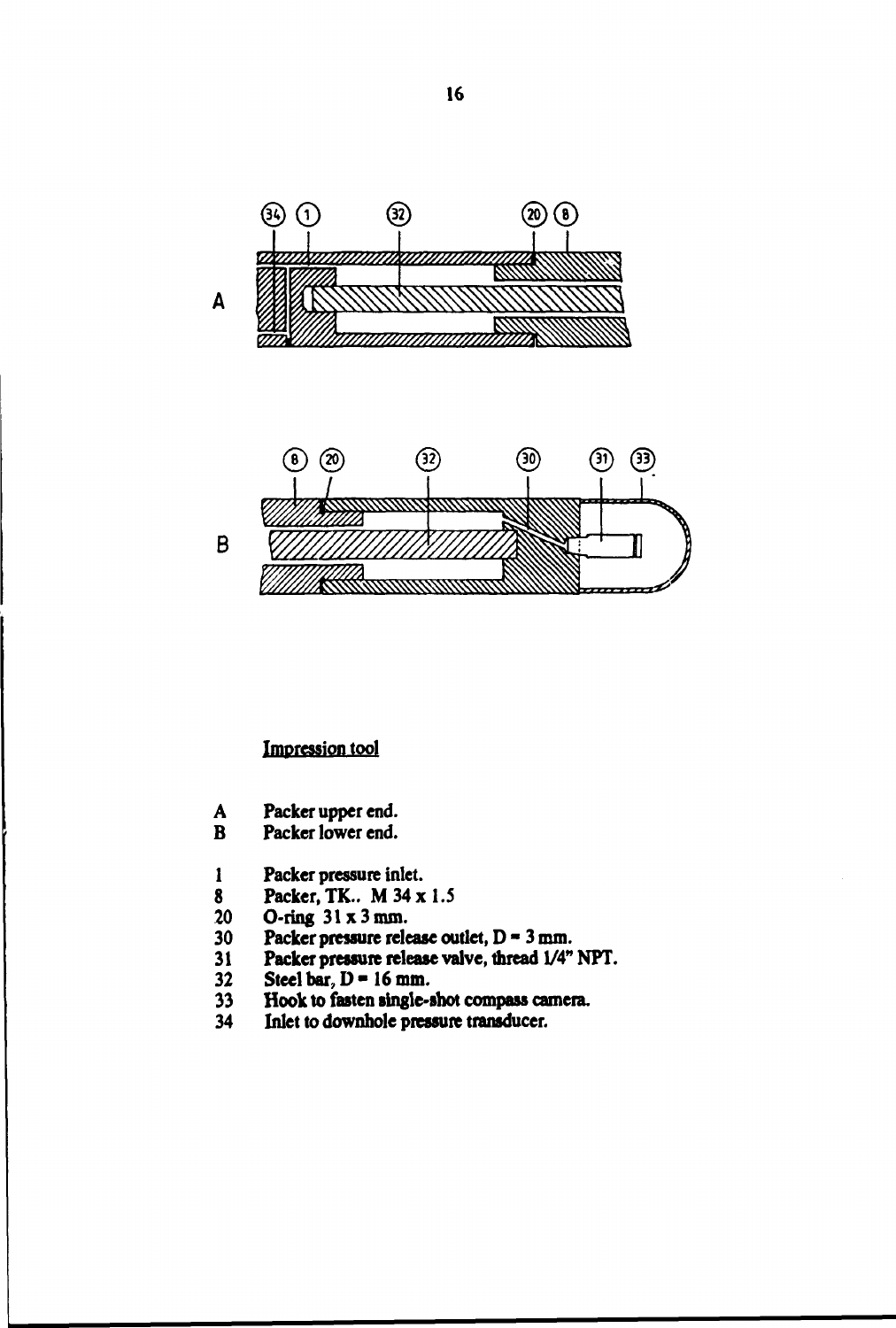#### **3.6 MULTIHOSE**

**The multihose was designed to fill two purposes; high quality measurements and fast and effective field work. Our experience with the two multihoses, 500 and 1000 m long, can be summarized as follows:**

#### **Advantages**

It provides independency of drill rigs, simplicity and efficiency in oper**ation. The same independency can be achieved without the expensive multihose using loose component wireline systems in which the pressure tubing and signal cable are clamped to the wire. The operation of a loose component wireline system is, however, much more cumbersome and the risk of getting stuck is probably larger. Simplicity and efficiency are two important advantages of the present system. Rigging up at the test site takes just a few hours. All fracturing work and impression work can be operated by one person, including installing and removing the packers from the borehole. Travel times in the hole are short, the 1000 m hose is run from the surface down to bottom within IS minutes and up again in less than 30 minutes. This is particularly important in deep boreholes with a large number of test points (40-50 test points in a 1000 m deep borehole) where the application of the conventional impression method for fracture orientation would otherwise result in excessively long and expensive field periods.**

#### **Disadvantages**

**High initial cost. The manufacturing of the multihose is a highly specialized work, and once finished, no possibility exists to change its design or performance. The risk of getting stuck in die borehole is greater than for conventional drill string operated instruments. The chance of recovering equipment stuck downhole by means of the multihose is small. Therefore the multihose is connected to the cable head by a weak tension link to be torn off in emergency, leaving only the packer assembly in the hole. Further disadvantages are flow-dependent pressure drops in the test lines and the low stiffness of the system. The new high pressure hydraulic hoses are synthetic, of a special high stiffness type. With two parallel connected 1/4" I.D. hoses for fracturing, the pressure drop at 81/min is approximately 8 MPa, which is the maximum pressure loss we can allow with the present system. An ideal solution would be to locate flow meters and die shut-in valve downhole, within to the packer assembly, but the small diameter of the boreholes does not allow this.**

| The multihose is made by:                | NORDDEUTSCHE SEEKABELWERKE<br>Aktiengesellschaft, 289 Nordenham,<br>Germany         |  |  |
|------------------------------------------|-------------------------------------------------------------------------------------|--|--|
| Designed and delivered by: MacArtney ApS | <b>Underwater Technology</b><br>Guldagervej 2, DK-6710, Esbjerg V<br><b>Denmark</b> |  |  |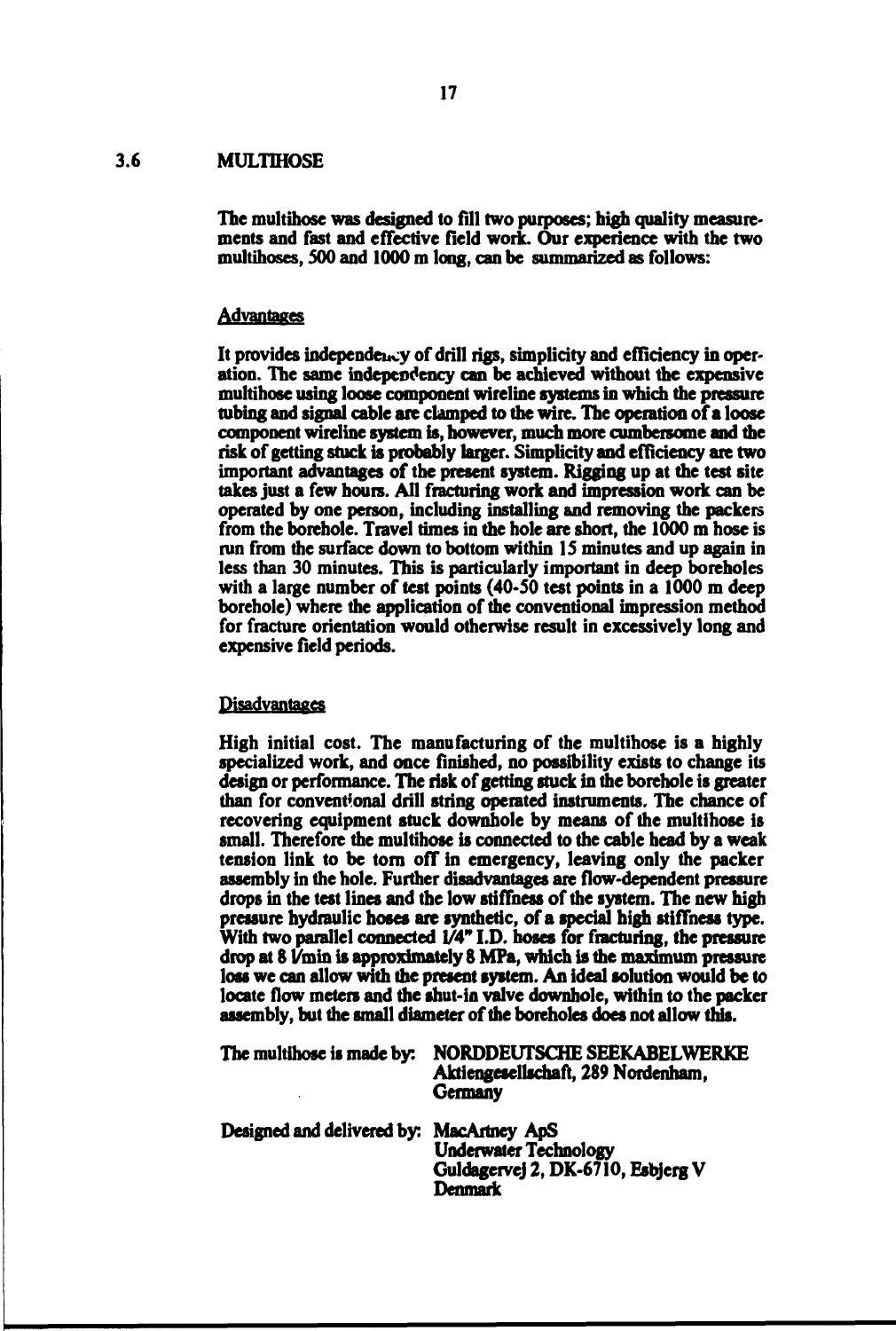

#### **Cross-cut of the multihose**

- **1 Filler wires.**
- **2 Hydraulic hoses, 1/4" hose type 520 N-4. Rec. operating pressure: 345 bar, proof pressure: 690 bar, min. burst pressure: 1380 bar.**
- **3 Kevlar stress member, 60 kN. 2% elongation at breaking point.**
- **4 Signal cable, Four pairs, screened and twisted. Conductor cross section: 1,0 mm2 Polyurethane jacket (4588-1 A), OD 12,6 mm.**
- **5 Filler compound.**

#### **SPECIFICATIONS**

#### **Multihose**

**Outer diameter 40 mm Min. break strength: 60 kN** Weight in air: 1470 kg/km **Weight in seawaten 220 kg/km Rec. bend radius: 500 mm**

**Underwater electrical cable**

**Type no. 4588.1**

#### **Construction:**

**In center; 1.0 mm2 stranded bare copper wires 19 x 0.32 mm insulated with PE of 0.3 mm wall. Two conductor and a drain copper wire twisted, with an overall aluminum tape. Four pairs twisted with a leyer of PETP-foil. Jacket; Polyurethaneorange of 2.2 mm wall. Mechanical characteristics: Outer diameter 12.6 mm Weight in ain 185 kg/km Weight in seawater. 80 kg/km Min. bending radius: 170 mm Electrical characteristics (at20°C): Conductor resistance: 19.5 ohms/km Insulation resistance: Inner conductocfouter conductor - screen earth lOGiga ohms x km Screen/outer screen - earth 1 Mega ohms x km Capacitance: lOOnF/km Characteristic impedance at 100 KHz: 70 ohms Attenuation at 100 KHz: 7db/km. Test voltage : 1.5kV,DC.**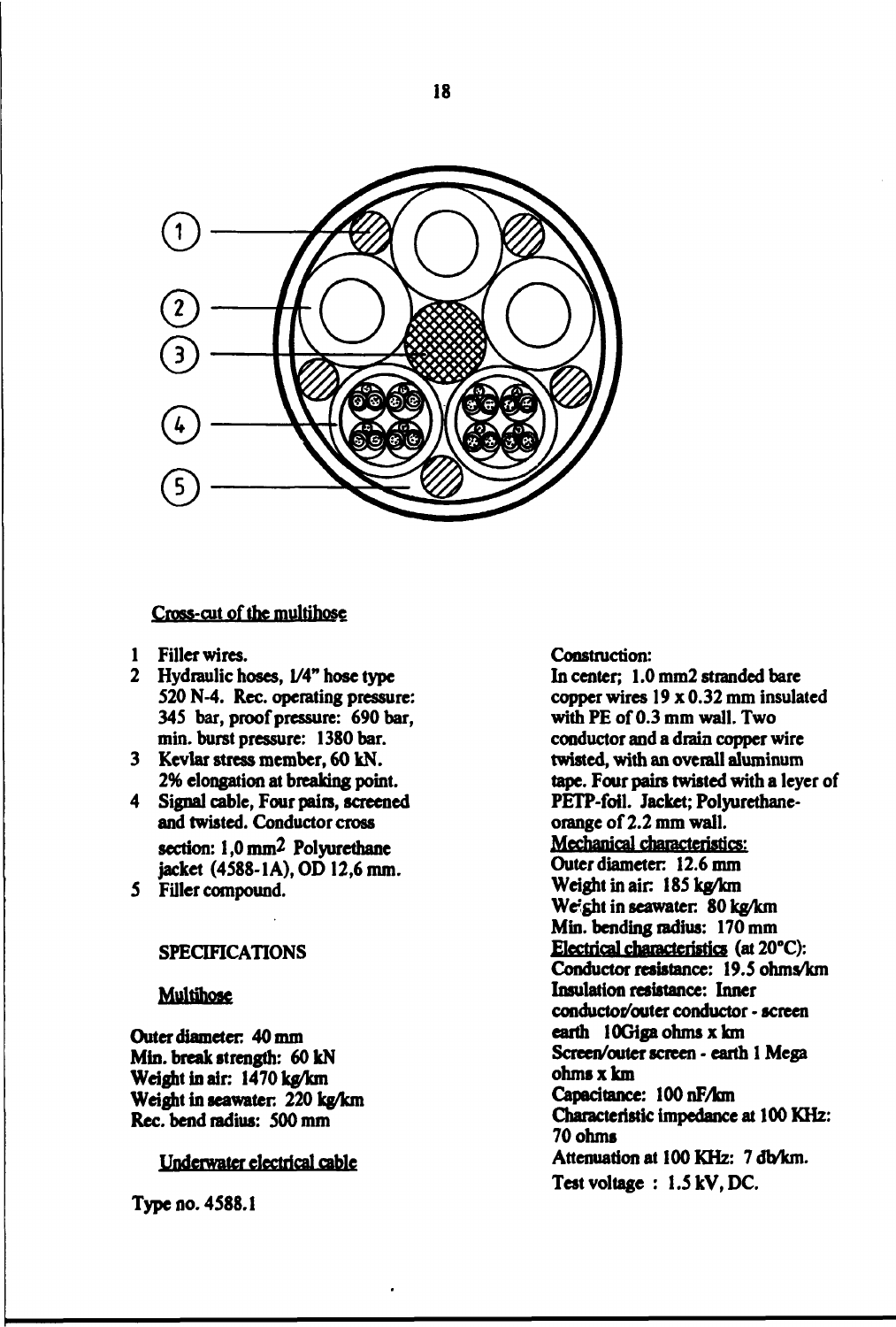

## **Volumetric expansion of hydraulic hoses Synflex 3LVE Series hose 1/4" ID**

| psi  | cm <sup>3</sup> /foot | <b>MPa</b> | $\text{cm}^3/\text{m}$ |  |
|------|-----------------------|------------|------------------------|--|
| 2500 | 0,57                  | 17,237     | 1,87                   |  |
| 3000 | 0,62                  | 20,684     | 2,034                  |  |
| 3500 | 0.69                  | 24,132     | 2,264                  |  |
| 4000 | 0.73                  | 27,579     | 2,395                  |  |
| 4500 | 0,78                  | 31,027     | 2,559                  |  |
| 5000 | 0,825                 | 34,474     | 2,707                  |  |
| 5500 | 0,87                  | 37,921     | 2,854                  |  |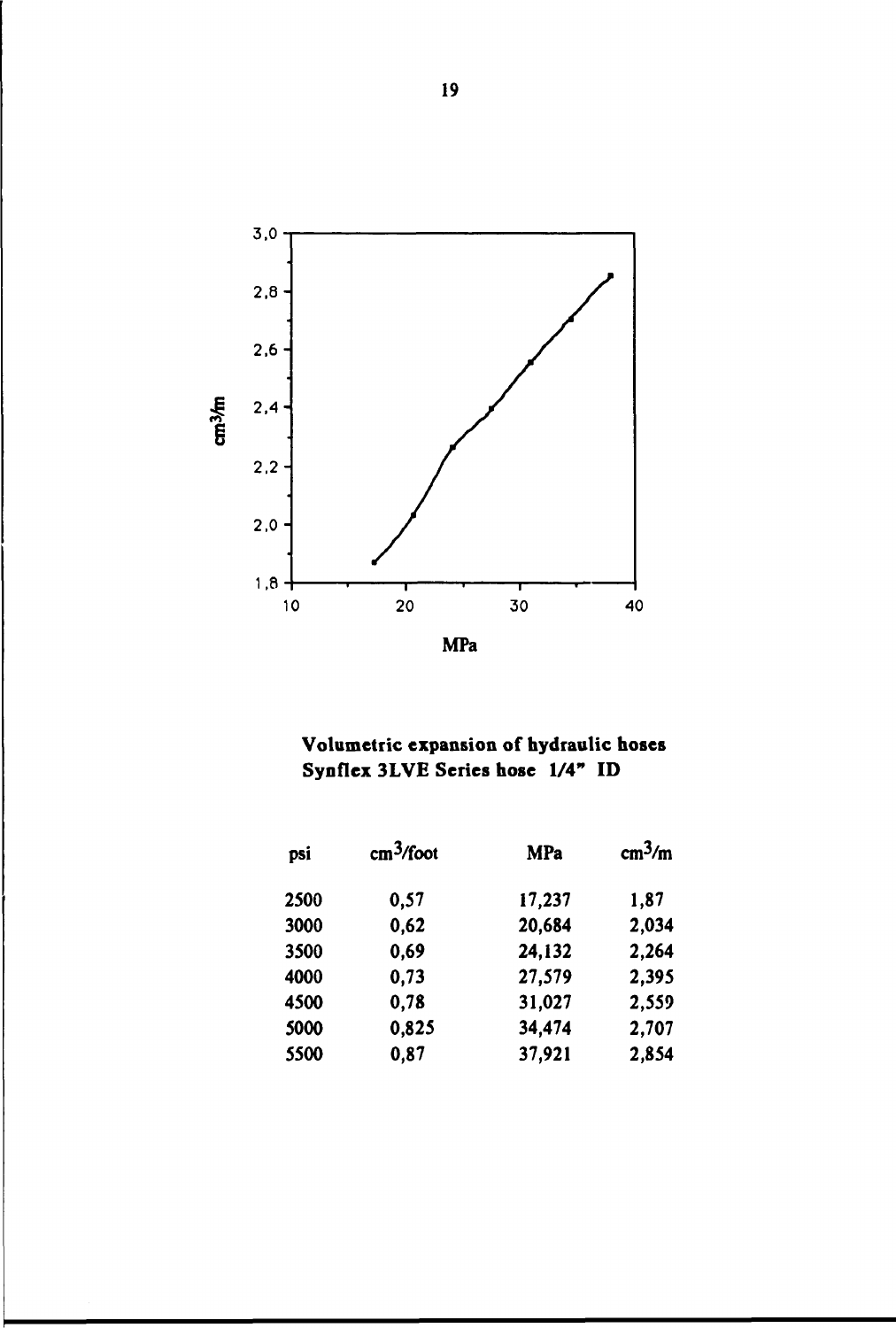

**Frictional pressure losses as a function of flow rate in Synflex 3LVE Series 1/4" hydraulic hoses. Pressure losses are shown for two parallel connected hoses of 1000 m length for fracturing and injection testing. Flow rate in each 1/4" hose is half the value shown on the x-axis.**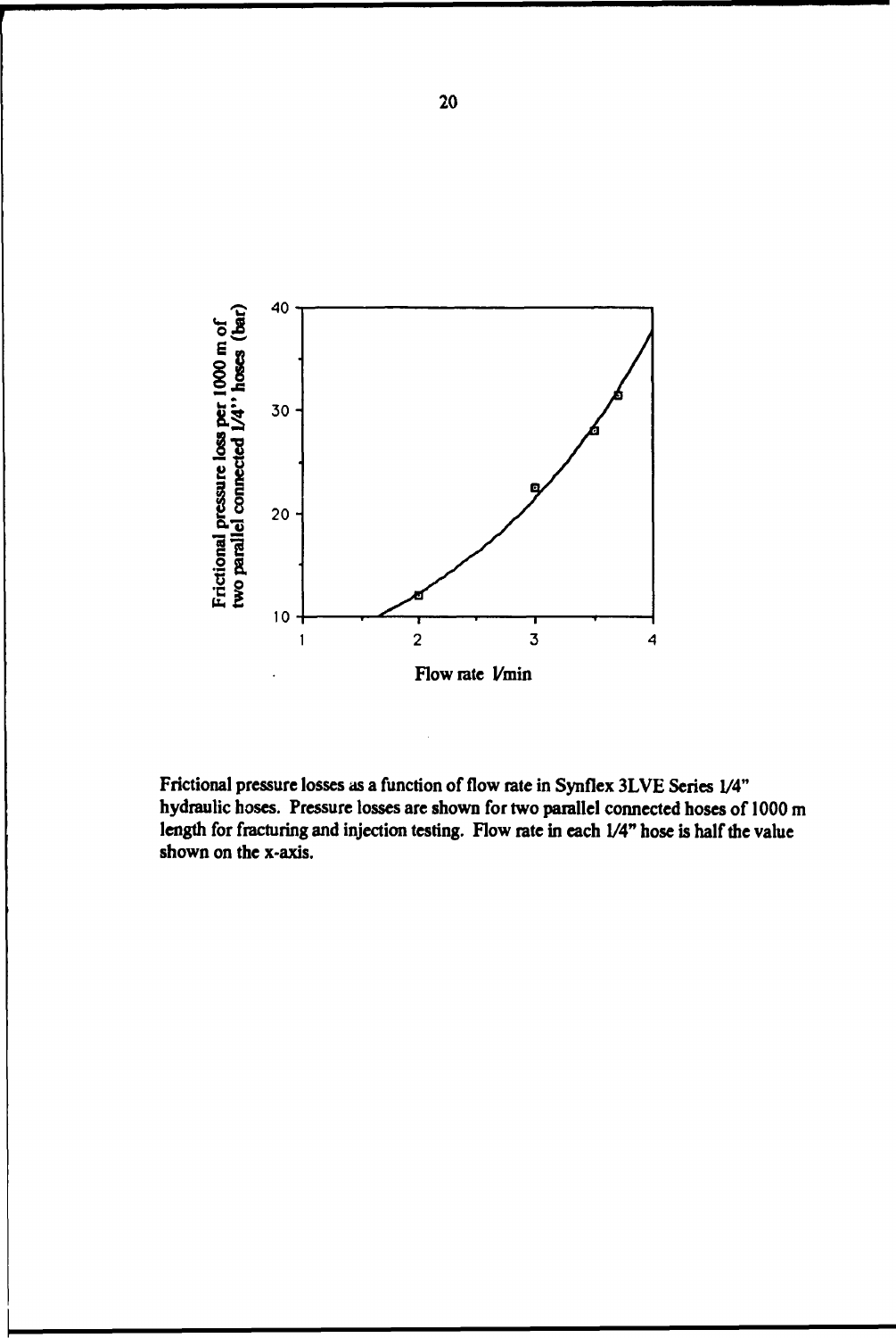#### **Length calibration of the multihose**

**The jacket of the multihose is marked every meter by the manufacturer. However, as the hose is somewhat elastic these marks can not be relied upon as depth indicators when working in steeply dipping boreholes. The hose has therefore been length calibrated against a constant length surveying tape of steel, hanging parallel with the hose in a vertical borehole. The procedure has been performed three times to follow up time dependent elongation of the hose. Readings are taken every 5 meters on the reference tape and the corresponding hose marking is noted. Calibration has been performed at the following sites and occasions:**

**Oskarshamn, stress measurements in borehole KAS03, July 1988. Lansjärv, stress measurements in borehole KLJ01, September 1988. Luleå University, stress measurements in the laboratory borehole, November 1988.**

**All calibrations reached a minimum depth of 500 m. Results are presented in the following table. Looking at the last row for 500 m reference depth the following is observed:**

- **The first calibration of the hose, before stress measurements commence, shows a 0.25 m elongation of the hose compared to the reference.**
- **The second calibration, after completing stress measurements down to 1000 m depth at Oskarshamn, shows 1.23 m elongation from the reference and a 0.98 m elongation due to the measurements in Oskarshamn.**
- **The third calibration, after finishing the stiess measurements at Lansjärv, shows an elongation of a mere 0.02 m due to the Lansjärv job.**

**Thus, the multihose appears to have reached a stable length after the relatively large elongation measured after the first field job. However, the hose should be recalibrated after each major field job for a check-up.**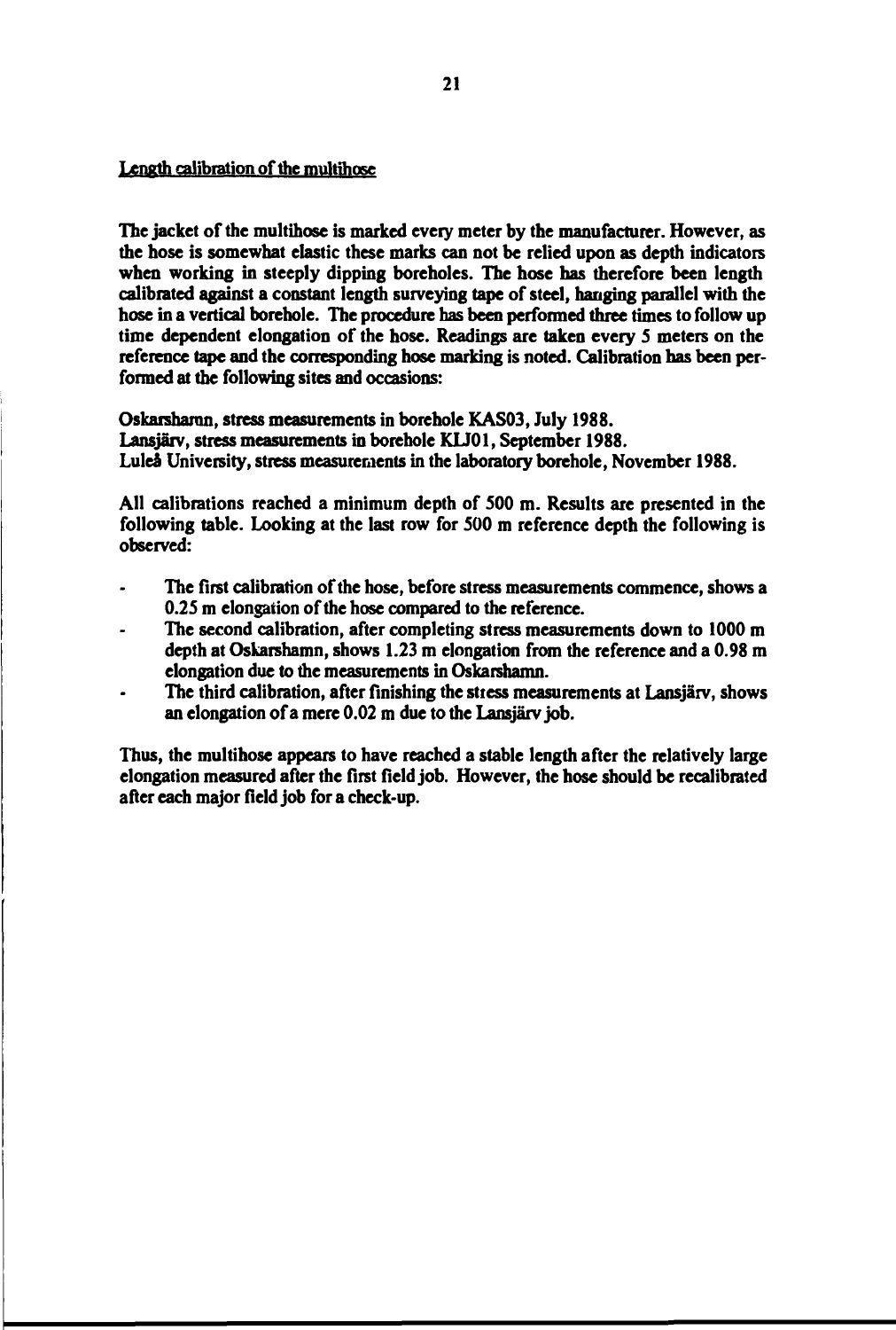$\frac{1}{4}$ 

| Reference           | Oskarshamnj        | <u>Lansjärv</u>     | <u> Laboratory Osk-Lans Lans-Labb Osk-Labb  Ref-Lab</u> |                     |                                            |                          |                                    |
|---------------------|--------------------|---------------------|---------------------------------------------------------|---------------------|--------------------------------------------|--------------------------|------------------------------------|
|                     |                    |                     |                                                         |                     |                                            |                          |                                    |
|                     |                    |                     |                                                         |                     |                                            |                          |                                    |
| 5,00                | <u>5,05</u>        | 5,05                | 4,89                                                    | 0,00                | 0, 16                                      | [0, 16]                  | 0,11                               |
| 10,00               | 10,10              | 10, 13              | 10,31                                                   | $-0,03$             | $-0,18$                                    | $-0,21$                  | $-0,31$                            |
| 15,00               | 15,15              | 15,21               | 15,58                                                   | $-0,06$             | $-0,37$                                    | $-0,43$                  | $-0,58$                            |
| 20,00               | $\overline{20,20}$ | 20,28               | 20,83                                                   | $-0,08$             | $-0,55$                                    | $-0,63$                  | $-0,83$                            |
| 25,00               | 25,25              | 25,32               | 26, 12                                                  | $-0,07$             | $-0,80$                                    | $-0,87$                  | $-1, 12$                           |
| 30,00               | 30,30              | 30,37               | 31,34                                                   | $-0,07$             | $-0,97$                                    | , 04<br>$-1$             | , 34<br>$-1$                       |
| <u>35,00 </u>       | 35,34              | 35,38               | 36,52                                                   | $-0,04$             | $-1$<br>$\overline{11}$                    | <u>-1,18 </u>            | $-1,52$                            |
| 40,00               | 40,35              | 40,39               | 41,68                                                   | $-0,04$             | , 29<br>$-1$                               | $-1,33$                  | $\overline{68}$<br>$-1$            |
| 45,00               | 45,30              | 45,32               | 46,77                                                   | $-0,0.7$            | $\overline{.45}$<br>$-1$                   | $-1$<br>,47              | $,\overline{77}$<br>$-1$           |
| 50,00               | 50,32              | 50,33               | 51,89                                                   | $-0,01$             | $\overline{-1}$<br>, 56                    | ,57<br>$-1$              | $\overline{-1}$<br>$\overline{89}$ |
| 55,00               | 55,33              | 55,34               | 56,99                                                   | $-0, 01$            | ,65<br>$-1$                                | ,66<br>$-1$              | ,99<br>$-1$                        |
| 60,00               | 60,35              | 60,34               | 62,07                                                   | 0,01                | $-1$<br>,73                                | $\overline{72}$<br>- 1   | $-2,07$                            |
| 65,00               | 65,36              | 65,34               | 67,12                                                   | 0,02                | ,78<br>$-1$                                | ,76<br>$-1$              | $-2,12$                            |
| 70,00               | 70,36              | 70,34               | 72,15                                                   | 0,02                | $\overline{,81}$<br>$-1$                   | ,79<br>$-1$              | $-2,15$                            |
| <u>75,00</u>        | 75,37              | 75,33               | $\overline{77,18}$                                      | <u>0,04 </u>        | ,85<br>$-1$                                | $\overline{.81}$<br>$-1$ | $-2,18$                            |
| 80,00               | 80,38              | 80,33               | 82,18                                                   | <u>0,05 </u>        | ,85<br>- 1                                 | ,80<br>$-1$              | $-2$<br> 8                         |
| <u>85,00</u>        | 85,39              | 85,33               | 87,16                                                   | 0,06                | ,83<br>$-1$                                | ,77<br>$-1$              | $-2,16$                            |
| 90,00               | $9^\circ, 40$      | 90,33               | 92, 15                                                  | [0, 07]             | ,82<br>$-1$                                | ,75<br>$-1$              | $-2,15$                            |
| 95,00               | 95,41              | 95,32               | 97,14                                                   | 0,09                | ,82<br>$-1$                                | , 73<br>$-1$             | $-2,14$                            |
| 100,00              | 100,43             | 100, 31             | 102, 16                                                 | 0,12                | $\overline{.85}$<br>- 1                    | , 73<br>$-1$             | $-2,16$                            |
| [105, 00]           | 105,44             | 105,29              | 107,24                                                  | 0, 15               | $-1,95$                                    | $-1$<br>,80              | $-2,24$                            |
| 110,00              | 110,44             | 110,30              | 112,30                                                  | $\overline{0,14}$   | $-2,00$                                    | $-1,86$                  | $-2,30$                            |
| 115,00              | 115,45             | 115,30              | 117,30                                                  | 0, 15               | $-2,00$                                    | $-1,85$                  | $-2,30$                            |
| $\overline{120,00}$ | $\overline{20,45}$ | 120,29              | 122,28                                                  | 0, 16               | $-1,99$                                    | , 83<br>$-1$             | $-2,28$                            |
| 125,00              | 25,46              | $\overline{125,29}$ | $\overline{,26}$<br>$\overline{27}$                     | , 17<br>$\mathbf 0$ | <u>,97</u><br>$-1$                         | ,80<br>- 1               | $-2,26$                            |
| 130,00              | 130,46             | 130,27              | 132,21                                                  | 0, 19               | $-1,94$                                    | ,75<br>$-1$              | $-2,21$                            |
| <u>135,00</u>       | <u>135,46</u>      | 135,26              | 137,15                                                  | 0,20                | $-1,89$                                    | <u>,69</u><br>- 1        | $-2,15$                            |
| 140,00              | 40,46              | <u>40,25</u>        | 142,07                                                  | 0,21                | $-1,82$                                    | $-1,61$                  | $-2,07$                            |
| 145,00              | 45,46              | 145,23              | 146,98                                                  | 0,23                | $\overline{.75}$<br>- 1                    | $-1,52$                  | $-1,98$                            |
| <u>150,00</u>       | 150,47             | 150,22              | 151,91                                                  | 0,25                | $-1$<br><u>,69</u>                         | ,44<br>- 1               | $-1,91$                            |
| 155,00              | 155,47             | 55,21               | 56,82                                                   | 0,26                | , 61<br>- 1                                | , 35<br>$-1$             | , 82<br>$-1$                       |
| 160,00              | 160, 46            | 60,20               | $\overline{.71}$<br>161                                 | 0,26                | <u>,51</u>                                 | ,25                      | $\overline{21}$<br>$-1$            |
| 165,00              | 165, 46            | $\overline{165,19}$ | <u>166,60 </u>                                          | 0,27                | $\overline{41}$<br>$\overline{\mathbf{1}}$ | $-1, 14$                 | $-1,60$                            |
| <u>170,00</u>       | <u>70,46</u>       | 170,18              | <u>171,51  </u>                                         | <u>0,28  </u>       | $-1,33$                                    | $-1,05$                  | $-1,51$                            |
| <u>175,00</u>       | <u>175,46 </u>     | 175, 15             | 176,43                                                  | 0,31                | <u>-1,28  </u>                             | $-0,97$                  | $-1,43$                            |
| <u>180,00</u>       | 80, 46             | <u>180,14</u>       | 181,38                                                  | 0,32                | $-1,24$                                    | <u>-0,92 </u>            | $-1,38$                            |
| 185,00              | 185,46             | 185, 12             | 186, 231                                                | <u>0,341</u>        | $-1, 17$                                   | <u>-0,83 </u>            | $-1,29$                            |
| <u>190,00 </u>      | <u>190,46</u>      | <u>190,10 </u>      | <u> 191,19 </u>                                         | <u>0,361</u>        | $-1,09$                                    | <u>-0.73 </u>            | $-1,19$                            |
| <u>195,00 </u>      | <u>195,46</u>      | <u>195,08 </u>      | <u>196,15 </u>                                          | <u>0,38 </u>        | $-1,07$                                    | <u>-0,69 </u>            | $-1,15$                            |
| <u> 200,00</u>      | 200,46             | <u> 200,05 </u>     | <u>201,14</u>                                           | <u>0,41  </u>       | $-1,09$                                    | $-0,68$                  | $-1,14$                            |
| <u>205,00</u>       | 205,46             | <u>205,01</u>       | 206,16                                                  | <u>0,45 </u>        | $-1,15$                                    | $-0,70$                  | $-1,16$                            |
| <u>210,00 </u>      | 210,46             | <u>209,98</u>       | 211,17                                                  | [0, 48]             | $-1,19$                                    | $-0,71$                  | $-1,17$                            |
| 215,00              | 215,46             | 214,97              | 216,16                                                  | <u>0,49 </u>        | $-1,19$                                    | $-0,70$                  | $-1,16$                            |
| <u> 220,00</u>      | 220,45             | 219,97              | 221,15                                                  | <u>0,48  </u>       | $-1,18$                                    | $-0,70$                  | $-1,15$                            |
| <u>225,00 </u>      | <u>225,45</u>      | <u>224,97 </u>      | <u>226,14</u>                                           | <u>0,48  </u>       | $-1,17$                                    | <u>-0,69]</u>            | $-1, 14$                           |
| <u>230,00 </u>      | <u>230,45</u>      | <u>229,96 </u>      | 231,12                                                  | <u>0,49 </u>        | $-1,16$                                    | $-0,67$                  | $-1$<br>12                         |
| <u>235,00]</u>      | 235,45             | 234,95              | 236,09                                                  | <u>0,50 </u>        | $-1, 14$                                   | <u>-0,64</u>             | <u> -1,09</u>                      |
| <u>[00,00</u> ]     | 240,44             | 239,94              | <u> 05, 241</u>                                         | <u>0,50 </u>        | $\overline{-1,11}$                         | $-0,61$                  | $-1,05$                            |
| <u> 245,00</u>      | 245,44             | 244,92              | 246,00                                                  | 0,52                | $-1,08$                                    | $-0,56$                  | $-1,00$                            |
| 250,00              | 250,43             | <u>249,90 </u>      | <u> 250,921</u>                                         | <u>0,531</u>        | $-1,02$                                    | <u>-0,49 </u>            | $-0,92$                            |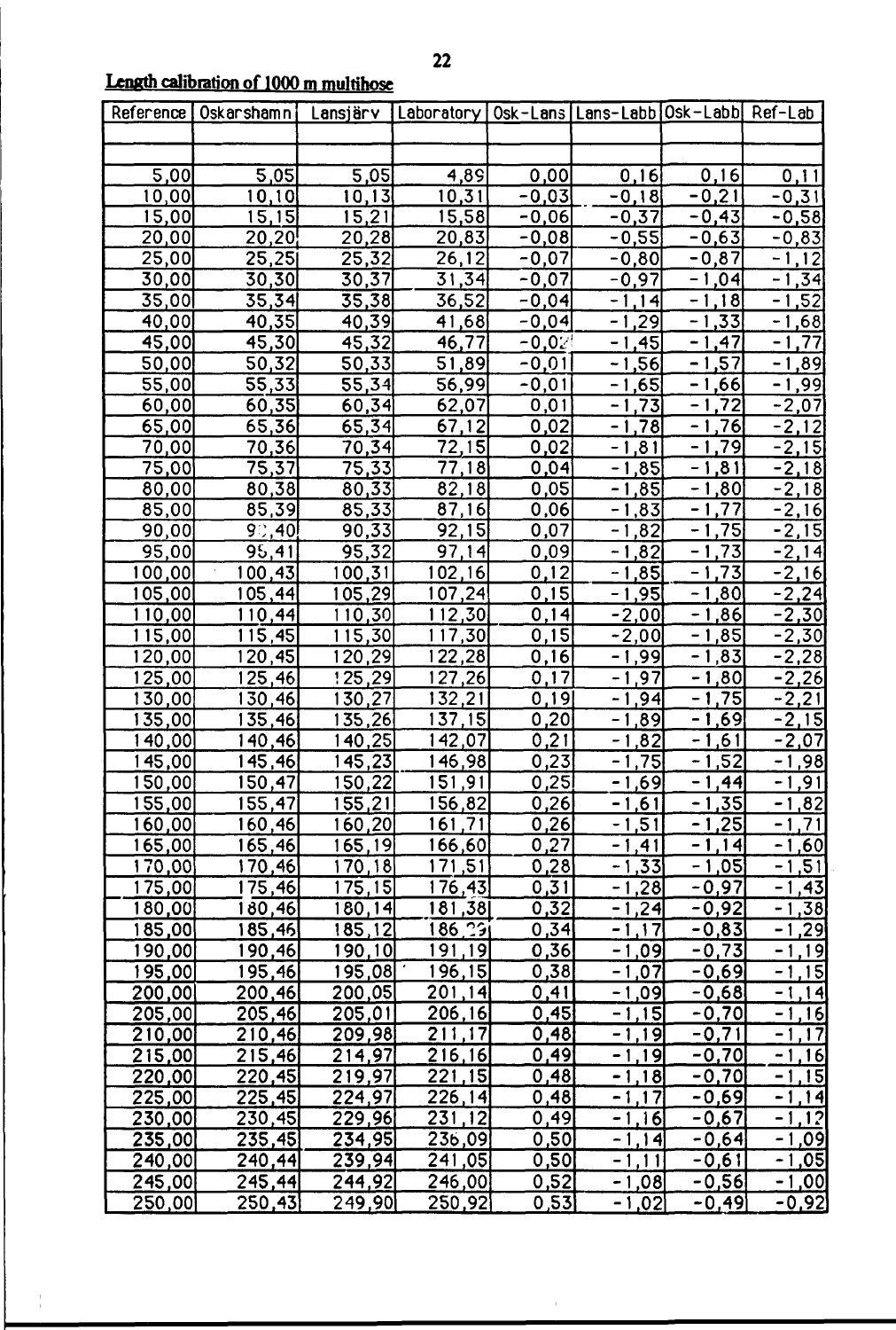| 255,00              | 255,42          | 254,88         | 255,84                | 0,54                | $-0,96$              | $-0,42$              | $-0,84$           |
|---------------------|-----------------|----------------|-----------------------|---------------------|----------------------|----------------------|-------------------|
| 260,00              | 260,41          | 259,86         | 260,77                | <u>0,55</u>         | $-0,91$              | $-0,36$              | $-0,77$           |
| 265,00              | 265,40          | 264,84         | 265, 71               | 0,56                | $-0,87$              | $-0,31$              | $-0, 71$          |
| $\overline{270,00}$ | 270,40          | 269,83         | 270,64                | 0,57                | $-0,81$              | $-0,24$              | $-0,64$           |
| 275,00              | 275,39          | 274,81         | 275,58                | 0,58                | $-0,77$              | $-0,19$              | $-0,58$           |
| 280,00              | 280,38          | 279,80         | 280,50                | 0,58                | $-0,70$              | $-0,12$              | $-0,50$           |
| 285,00              | 285,38          | 284,78         | 285,40                | 0,60                | $-0,62$              | $\frac{-0.02}{0.05}$ | $-0,40$           |
| 290,00              | 290,37          | 289,76         | 290,32                | 0,61]               | $-0,56$              |                      | $-0,32$           |
| 295,00              | 295,36          | 294,74         | 295,23                | $\overline{0,62}$   | $-0,49$              | 0,13                 | $-0,23$           |
| 300,00              | 300, 35         | 299,72         | 300, 14               | 0,63                | $-0,42$              | 0,21                 | $-0,14$           |
| 305,00              | 305,35          | 304,68         | 305,08                | 0,67                | $-0,40$              | 0,27                 | $-0,08$           |
| 310,00              | 310,34          | 309,67         | 310,05                | 0,67                | $-0,38$              | 0, 29                | $-0,05$           |
| 315,00              | 315,33          | 314,65         | 315,02                | 0,68                | $-0,37$              | 0,31                 | $-0,02$           |
| 320,00              | 320,32          | 319,64         | 319,99                | [0,68]              | $-0,35$              | 0,33                 | 0,01              |
| 325,00              | 325,32          | 324,63         | 324,98                | [0,69]              | $-0,35$              | 0, 34                | 0,02              |
| 330,00              | 330,31          | 329,63         | 329,95                | 0,68                | $-0,32$              | 0,36                 | 0,05              |
| 335,00              | 335,30          | 334,62         | 334,91                | 0,68                | $-0,29$              | 0, 39                | 0,09              |
| 340,00              | 340,22          | 339,56         | 339,78                | 0,66                | $-0,22$              | $\overline{0,44}$    | 0,22              |
| 345,00              | 345,21          | 344,55         | 344,71                | <u>0,66  </u>       | $-0,16$              | 0,50                 | 0, 29             |
| 350,00              | 350,20          | 349,53         | 349,67                | 0,67                | $-0,14$              | 0,53                 | 0, 33             |
| 355,00              | 355,19          | 352,50         | 354,64                | $\frac{2,69}{0,72}$ | $-2,14$              | 0,55                 | 0,36              |
| 360,00              | 360,18          | 359,46         | 359,62                |                     | $-0,16$              | 0,56                 | 0,38              |
| 365,00              | 365,17          | 364,42         | 364,59                | [0, 75]             | $-0,17$              | 0,58                 | 0,41              |
| 370,00              | 370,65          | 369,71         | 369,57                | 0,94                |                      | 1,08                 | 0,43              |
| 375,00              | 375,15          | 374,42         | 374,55                | 0,73                | $\frac{0,14}{-0,13}$ | 0,60                 | 0,45              |
| 380,00              | 380,13          | 379,40         | 379,52                | 0,73                | $-0,12$              | 0,61                 | $\overline{0,48}$ |
| 385,00              | 385,08          | 384,34         | 384,43                | 0, 74               | $-0,09$              | 0,65                 | 0,57              |
| 390,00              | 390,06          | 389,31         | 389,38                | 0,75                | $-0,07$              | 0,68                 | 0,62              |
| 395,00              | 395,05          | 394,27         | 394,31                | 0,78                | $-0,04$              | 0, 74                | 0,69              |
| $\overline{400,00}$ | 400,04          | 399,20         | 399,24                | 0,84                | $-0,04$              | 0,80                 | 0,76              |
| 405,00              | 405,03          | 404,17         | 404,20                | <u>0,86</u>         | $-0,03$              | 0,83                 | 0,80              |
| 410,00              | 410,01          | 409,14         | $\overline{409}$ , 19 | 0,87                | $-0,05$              | 0,82                 | 0, 81             |
| 415,00              | 415,00          | 414,12         | 414,17                | 0,88                | $-0,05$              | 0,83                 | 0,83              |
| 420,00              | 419,99          | 419,10         | $\overline{419,14}$   | 0,89                | $-0,04$              | 0,85                 | 0,86              |
| 425,00              | 424,98          | 424,08         | $\overline{424,11}$   | 0,90                | $-0,03$              | 0,87                 | 0,89              |
| 430,00              | 429,97          | 429,06         | 429,08                | 0,91                | $-0,02$              | 0,89                 | 0,92              |
| 435,00              | 434,95          | <u>434,03 </u> | <u>434,05]</u>        | <u>0,92 </u>        | -0,02                | 0,90                 | 0,95              |
| 440,00              | 439,93          | <u>439,021</u> | <u>439,04]</u>        | 0,91                | <u>-0,02 </u>        | <u>0,89 [</u>        | 0,96              |
| <u>445,00 </u>      | 444,92          | 444,01         | <u>444,03]</u>        | 0,91                | <u>-0,02 </u>        | <u>0,89 </u>         | 0,97              |
| <u>450,00 </u>      | <u>449,90  </u> | <u>448,99 </u> | <u>449,00]</u>        | 0,91                | <u>-0,01</u>         | [0, 90]              | <u>,00</u>        |
| 455,00              | <u>454,88  </u> | 453,97         | <u>453,99 </u>        | <u>0,91 </u>        | <u>-0,02 </u>        | 0,89                 | 1,01              |
| <u>460,00</u>       | 459,87          | 458,95         | 458,96                | 0,92                |                      | 0,91                 | 1,04              |
| 465,00              | 464,85          | <u>463,93 </u> | 463,93                | 0,92                | <u>0,00</u>          | 0,92                 | 1,07              |
| 470,00              | 459,84          | <u>468,90 </u> | <u>468,90</u>         | <u>0,94 </u>        | <u>0,00</u>          | 0,94                 | 1,10              |
| 475,00              | 474,82          | <u>473,86</u>  | 473,84                | 0,96                | 0,02                 | <u>0,98 </u>         | 1,16              |
| <u>480,00</u>       | <u>479,80 </u>  | <u>478,84 </u> | 478,84                | <u>0,96 </u>        | <u>0,00</u>          | 0,96                 | 1,16              |
| 485,00              | <u>484,79 </u>  | <u>483,81 </u> | 483,81                | 0,98                | 0,00                 | 0,98                 | , 19              |
| <u>490,00 </u>      | 489,78          | <u>488,79 </u> | 488,78                | <u>0,99 </u>        | 0,01                 | ا00,                 | ,22               |
| 495,00              | 494,76          | 493,77         | <u>493,76 </u>        | 0,99                | <u>0,01</u>          | <u>1,00</u>          | 1,24              |
| <u>500,00 </u>      | 499,75          | <u>498,77 </u> | <u>498,75]</u>        | 0,98                | <u>0,021</u>         | 1,00                 | 1,25              |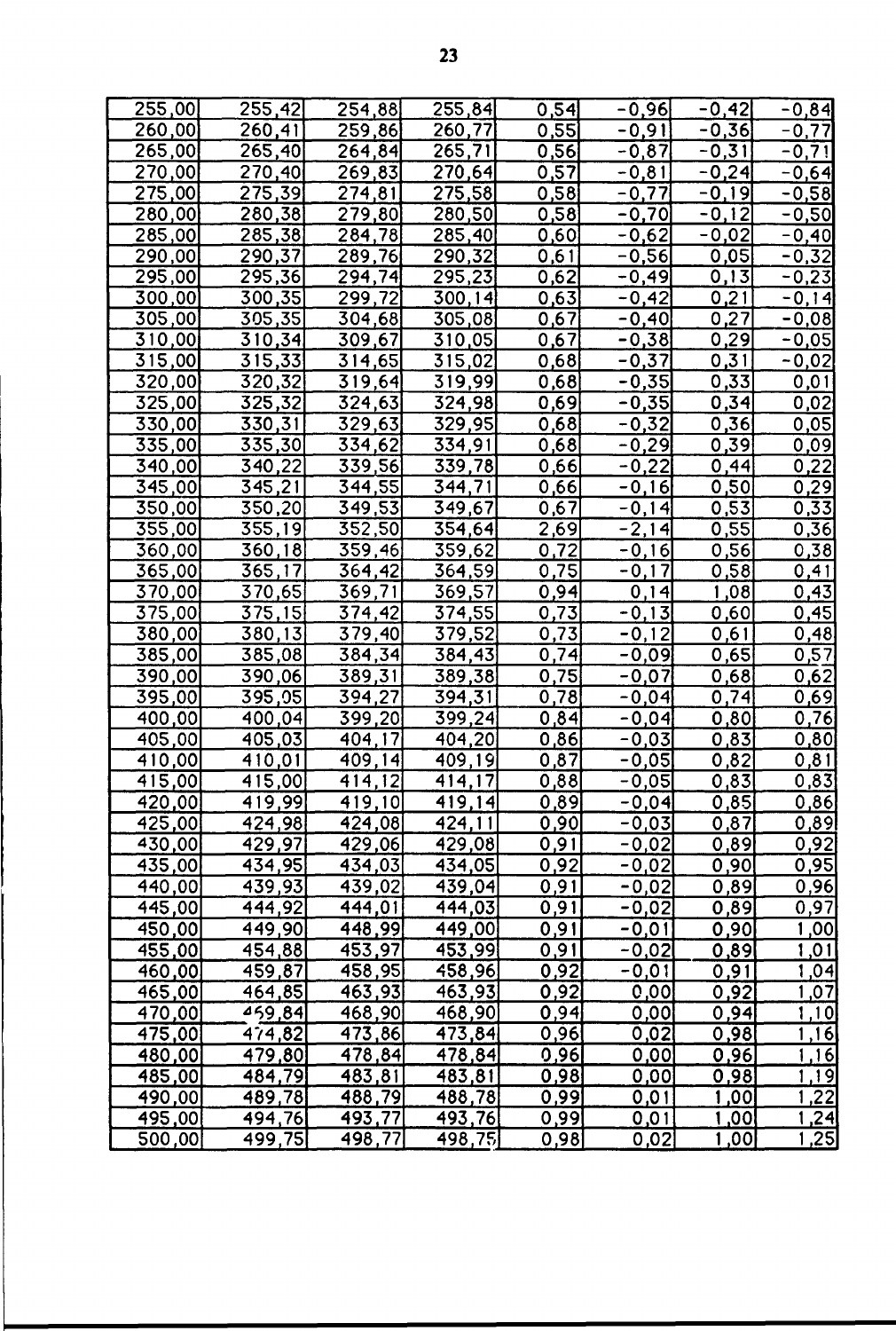#### $\overline{\mathbf{4}}$ **REFERENCES**

**Bjamason B. 1986. Hydrofracturing stress measurements in the Baltic Shield. Technical Licentiate Thesis 1986:12 L, Luleå University of Technology, Luleå, Sweden, pp. 122.**

**Bjamason B. Ljunggren C. and Stephansson O. 1988. New developments in hydrofracturing stress measurements at Luleå University of Technology. Inemational J. of Rock Mechanics and Geomechanics Abstracts (In press).**

**Hubbcrt M.K. and Willis D.G. 1957. Mechanics of hydraulic fracturing. Trans. A:I:M:E:, 210,153-168 .**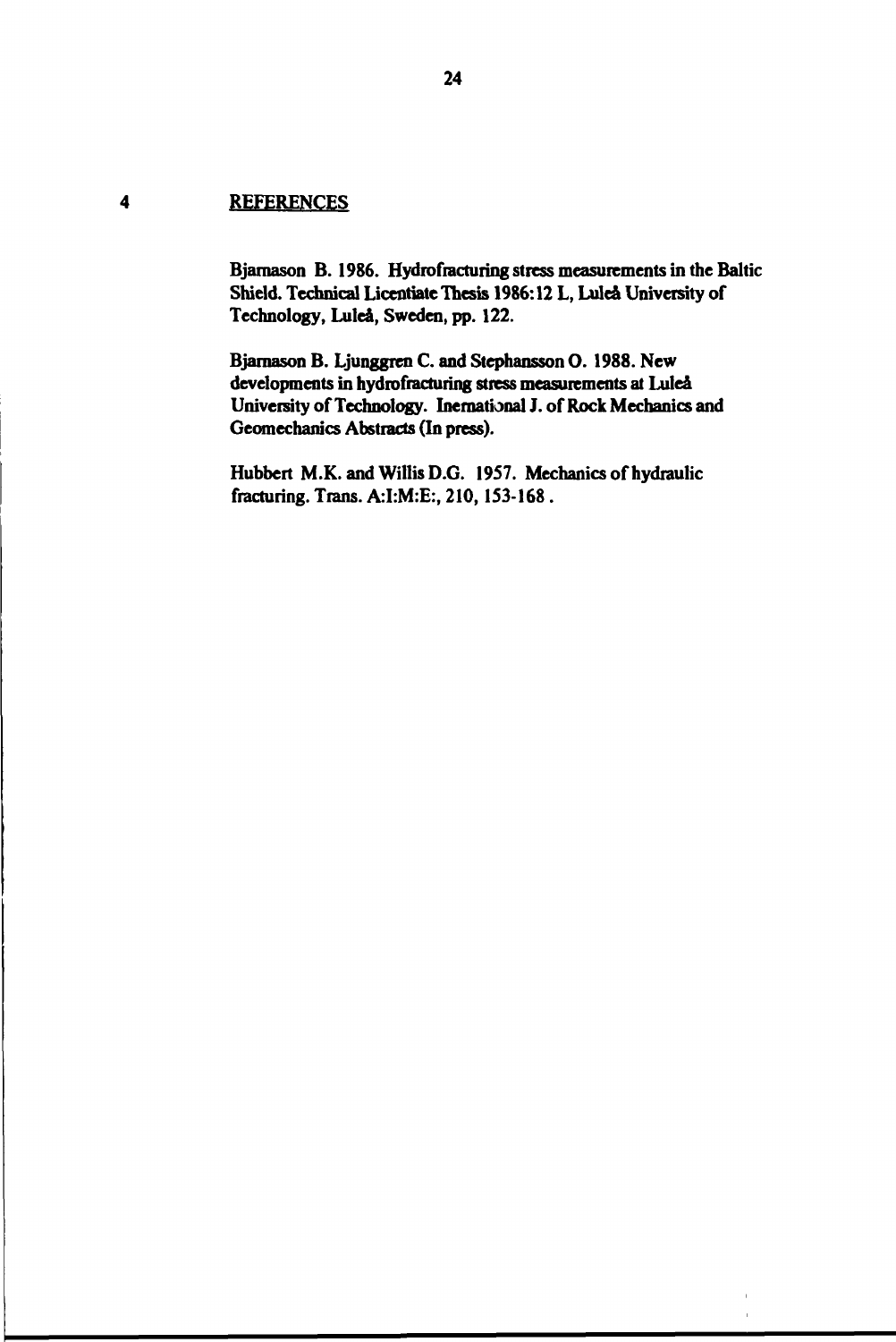# **List of SKB reports**

## **Annual Reports**

**1977-78 TR121 KBS Technical Reports 1-120. Summaries. Stockholm. May 1979.**

#### **1979**

**TR 79-28**

**The KBS Annual Report 1979. KBS Technical Reports 79-01 - 79-27. Summaries. Stockholm, March 1980.**

#### *1980*

**TR 80-26 The KBS Annual Report 1980. KBS Technical Reports 80-01 - 80-25. Summaries. Stockholm, March 1981.**

#### *1981*

**TR 81-17 The KBS Annual Report 1981.** KBS Technical Reports 81-01 - 81-16. **Summaries. Stockholm, April 1982.**

#### *1982*

**TR 82-28 The KBS Annual Report 1982. KBS Technical Reports 82-01 - 82-27. Summaries. Stockholm, July 1983.**

## **1983**

**TR 83-77**

#### **The KBS Annual Report 1983.**

**KBS Technical Reports 83-01 -83-76 Summaries. Stockholm, June 1984.**

#### *1984*

**TR 85-01**

#### **Annual Research and Development Report 1984**

**Including Summaries of Technical Reports Issued during 1984. (Technical Reports 84-01- d4-19) Stockholm June 1985.**

#### **7985**

#### **TR 85-20**

#### **Annual Research and Development Report 1985**

**Including Summaries of Technical Reports Issued during 1985. (Technical Reports 85-01-85-19) Stockholm May 1986.**

#### **1986**

#### **TR 86-31**

#### **8KB Annual Report 1986**

**Including Summaries of Technical Reports Issued during 1986 Stockholm, May 1987**

**7987**

#### **TR 87-33 SKB Annual Report 1987**

**Including Summaries of Technical Reports Issued during 1987 Stockholm, May 1988 1988**

**TR 88-32**

## **SKB Annual Report 1988**

**Including Summaries of Technical Reports issued during 1988 Stockholm, May 1989**

# **Technical Reports**

**7989**

**TR 89-01**

#### **Near-distance seismological monitoring of the Lansjärv neotectonic fault region Part II: 1988**

**Rutger Wahlström, Sven-Olof Linder, Conny Holmqvist, Hans-Edy Mårtensson Seismological Department, Uppsala University, Uppsala January 1989**

#### **TR 89-02**

## **Description of background data in SKB database GEOTAB**

**Ebbe Eriksson, Stefan Sehlstedt SGAB, Luleå February 1989**

#### **TR 89-03**

**Characterization of the morphology, basement rock and tectonics in Sweden Kennert Roshoff August 1988**

#### **TR 89-04**

#### **SKB WP-Cave Project Radionuclide release from the near-field in a WP-Cave repository**

**Maria Lindgren, Kristina Skagius Kemakta Consultants Co, Stockholm April 1989**

#### **TR 89-05**

#### **SKB WP-Cave Project Transport of escaping radionuclides from the WP-Cave repository to the biosphere**

**Luis Moreno, Sue Arve, Ivars Neretnieks Royal Institute of Technology, Stockholm April 1989**